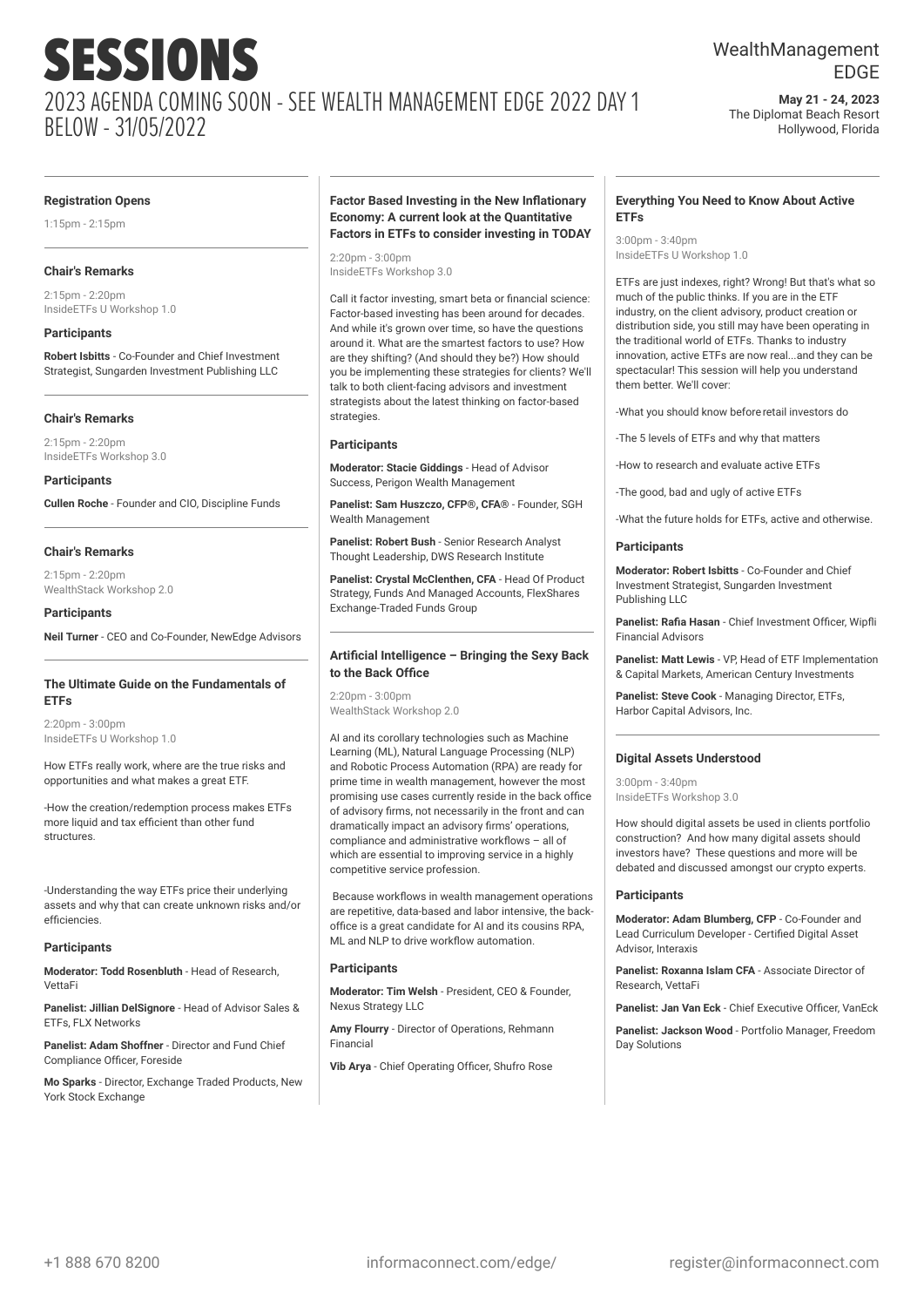## WealthManagement EDGE

**May 21 - 24, 2023** The Diplomat Beach Resort Hollywood, Florida

#### **Technology Drivers of Next Gen Investing**

 $3:00$ pm -  $3:40$ pm WealthStack Workshop 2.0

A panel to discuss what next gen investors are looking for when it comes to technology offerings and where applicable, "investment offerings". Insights into the impact of technology that is driving this generations financial decisioning and preferences.

#### **Participants**

**Moderator: Davis Janowski** - Senior Technology Editor, WealthManagement.com

**Panelist: Carin Stimolo** - VP, Client Experience, Fidelity ESG ProSM

**Panelist: Zach Conway** - Founder & CEO, Seeds Investor

**Panelist: Eric Hewitt** - CFA Chief Investment Officer, SS&C ALPS Advisors

#### **Gamechangers: The Rise of ESG and Socially Responsible Investing**

3:00pm - 4:20pm InsideETFs Think Tank

#### **Participants**

**Host: Eric Balchunas** - Senior ETF Analyst, Bloomberg

#### **The Advisory Firm of the Future Think Tank**

3:00pm - 4:20pm RIA Edge Think Tank

#### **Participants**

**Host: Mark Bruno** - Managing Director, Wealth Management, Informa Connect

#### **Crypto, NFTs and the Metaverse for Dummies**

3:40pm - 4:20pm InsideETFs U Workshop 1.0

Industry experts discuss the tools financial advisors need to best understand how bitcoin, ethereum, and other digital assets can successfully impact their clients' portfolios.

#### **Participants**

**Moderator: Toby Bochan** - Managing Editor, CoinDesk

**Panelist: Caitlin Cook** - Head of Community and VP of Operations, Onramp Academy

**Panelist: Bruno Sousa** - Head of Global Expansion and Interim Head of U.S., Hashdex

#### **Are Actively Managed ETFs Here to Stay?**

3:40pm - 4:20pm InsideETFs Workshop 3.0

The active vs passive debate has turned into a gray area in recent years as costs have come down and the distinction has become less meaningful. Active ETFs can in fact be very passive. This is more legal jargon than an accurate description.

Some topics open to debate in this interactive session are:

-Active ETFs will grow in leaps and bounds in the coming years as active mutual funds convert to ETFs.

-The ETF structure is a far superior structure to mutual funds which explains the coming/continued growth.

-The tax efficiency of ETFs is a benefit to active ETFs over passive ETFs.

#### **Participants**

**Moderator: Cullen Roche** - Founder and CIO, Discipline Funds

**Panelist: Dodd Kittsley** - National Director, Davis Advisors

**Panelist: Ryan Issakainen** - Senior Vice President and Exchange-Traded Fund Strategist, First Trust

**Panelist: Cameron Dawson, CFA** - Chief Investment Officer, NewEdge Wealth

#### **Breaking Down the Barriers to Make Digital Assets Accessible**

3:40pm - 4:20pm WealthStack Workshop 2.0

Advisors don't entirely understand what crypto is and why you can't ignore this new asset class. Crypto thought leaders explain how to start the conversation and educate your clients–including responding to common objections.

#### **Participants**

**Moderator: Sean Allocca** - Editor in Chief, ETF.com

**Panelist: Matt McCall** - Lead Analyst, Stansberry Research

**Panelist: Teddy Fusaro** - President, Bitwise

#### **Event Welcome and Visionary: Untangling the Uncertain: Understanding 2022's Global Economic State and Investment Risks**

4:30pm - 5:00pm

#### **Participants**

**Speaker: Nouriel Roubini** - Professor of Economics New York University's Stern School of Business and CEO, Roubini Macro Associates, LLC

**Facilitator: Marguerita Cheng, CFP** - CEO, Blue Ocean Global Wealth

#### **EDGE Visionary - What Clients Want: Bringing Together Technology With Human Touch To Improve Client Satisfaction**

5:00pm - 5:30pm

Edge Visionary Fireside Chat: What Clients Want: Bringing Together Technology With Human Touch To Improve Client Satisfaction

Here's how Goldman Sachs has embraced the changes brought by the pandemic, connecting digitization with human interaction to strengthen client relationships with advisors and grow the business.

#### **Participants**

**Joe Duran** - Head of Goldman Sachs Personal Financial Management Group, Goldman Sachs

**Mark Bruno** - Managing Director, Wealth Management, Informa Connect

#### **Welcome Reception in the Hotel Lobby - Sponsored by S&P Dow Jones Indices LLC**

5:30pm - 7:00pm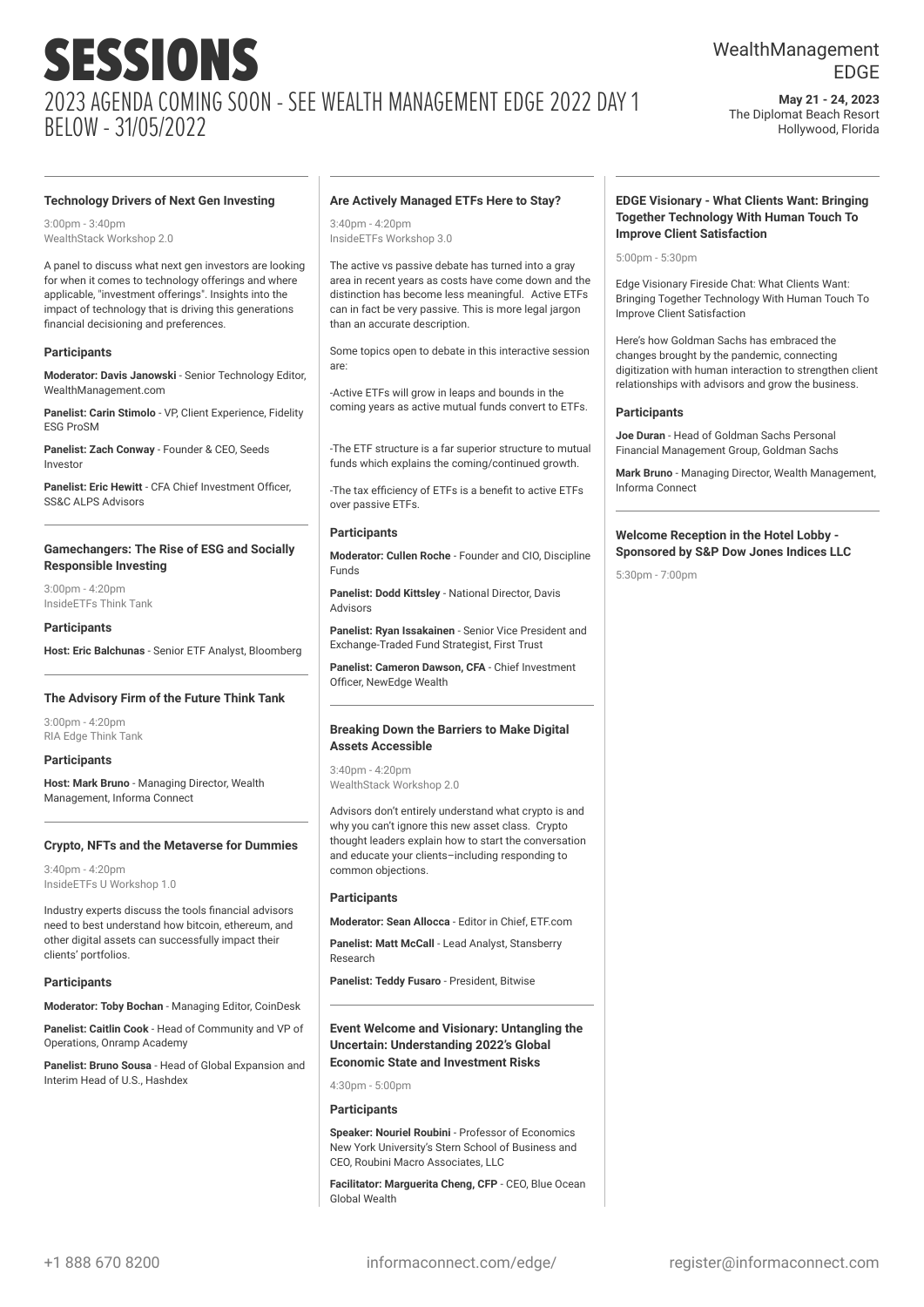| <b>TIME</b>   | <b>INSIDEETFS THINK TANK</b>                                                                                                                                                                                                           | <b>INSIDEETFS U WORKSHOP 1.0</b>                                                                                                                                                                                                       | <b>INSIDEETFS WORKSHOP 3.0</b>                                                                                                                                                                                                         | <b>RIA EDGE THINK TANK</b>                                                                                                                                                                                                             | <b>WEALTHSTACK WORKSHOP 2.0</b>                                                                                                                                                                                                        |
|---------------|----------------------------------------------------------------------------------------------------------------------------------------------------------------------------------------------------------------------------------------|----------------------------------------------------------------------------------------------------------------------------------------------------------------------------------------------------------------------------------------|----------------------------------------------------------------------------------------------------------------------------------------------------------------------------------------------------------------------------------------|----------------------------------------------------------------------------------------------------------------------------------------------------------------------------------------------------------------------------------------|----------------------------------------------------------------------------------------------------------------------------------------------------------------------------------------------------------------------------------------|
| <b>1:00PM</b> | 1:15pm - Registration Opens                                                                                                                                                                                                            | 1:15pm - Registration Opens                                                                                                                                                                                                            | 1:15pm - Registration Opens                                                                                                                                                                                                            | 1:15pm - Registration Opens                                                                                                                                                                                                            | 1:15pm - Registration Opens                                                                                                                                                                                                            |
| <b>2:00PM</b> |                                                                                                                                                                                                                                        | 2:15pm - Chair's Remarks<br>2:20pm - The Ultimate Guide on the<br>Fundamentals of ETFs                                                                                                                                                 | 2:15pm - Chair's Remarks<br>2:20pm - Factor Based Investing in<br>the New Inflationary Economy: A cur-<br>rent look at the Quantitative Factors<br>in ETFs to consider investing in TO-<br><b>DAY</b>                                  |                                                                                                                                                                                                                                        | 2:15pm - Chair's Remarks<br>2:20pm - Artificial Intelligence -<br>Bringing the Sexy Back to the Back<br>Office                                                                                                                         |
| 3:00PM        | 3:00pm - Gamechangers: The Rise of<br>ESG and Socially Responsible Invest-<br>ing                                                                                                                                                      | 3:00pm - Everything You Need to<br>Know About Active ETFs<br>3:40pm - Crypto, NFTs and the Meta-<br>verse for Dummies                                                                                                                  | 3:00pm - Digital Assets Understood<br>3:40pm - Are Actively Managed ETFs<br>Here to Stay?                                                                                                                                              | 3:00pm - The Advisory Firm of the Fu-<br>ture Think Tank                                                                                                                                                                               | 3:00pm - Technology Drivers of Next<br>Gen Investing<br>3:40pm - Breaking Down the Barriers<br>to Make Digital Assets Accessible                                                                                                       |
| <b>4:00PM</b> | 4:30pm - Event Welcome and Vision-<br>ary: Untangling the Uncertain: Under-<br>standing 2022's Global Economic<br><b>State and Investment Risks</b>                                                                                    | 4:30pm - Event Welcome and Vision-<br>ary: Untangling the Uncertain: Under-<br>standing 2022's Global Economic<br><b>State and Investment Risks</b>                                                                                    | 4:30pm - Event Welcome and Vision-<br>ary: Untangling the Uncertain: Under-<br>standing 2022's Global Economic<br><b>State and Investment Risks</b>                                                                                    | 4:30pm - Event Welcome and Vision-<br>ary: Untangling the Uncertain: Under-<br>standing 2022's Global Economic<br><b>State and Investment Risks</b>                                                                                    | 4:30pm - Event Welcome and Vision-<br>ary: Untangling the Uncertain: Under-<br>standing 2022's Global Economic<br><b>State and Investment Risks</b>                                                                                    |
| <b>5:00PM</b> | 5:00pm - EDGE Visionary - What<br>Clients Want: Bringing Together Tech-<br>nology With Human Touch To Im-<br>prove Client Satisfaction<br>5:30pm - Welcome Reception in the<br>Hotel Lobby - Sponsored by S&P Dow<br>Jones Indices LLC | 5:00pm - EDGE Visionary - What<br>Clients Want: Bringing Together Tech-<br>nology With Human Touch To Im-<br>prove Client Satisfaction<br>5:30pm - Welcome Reception in the<br>Hotel Lobby - Sponsored by S&P Dow<br>Jones Indices LLC | 5:00pm - EDGE Visionary - What<br>Clients Want: Bringing Together Tech-<br>nology With Human Touch To Im-<br>prove Client Satisfaction<br>5:30pm - Welcome Reception in the<br>Hotel Lobby - Sponsored by S&P Dow<br>Jones Indices LLC | 5:00pm - EDGE Visionary - What<br>Clients Want: Bringing Together Tech-<br>nology With Human Touch To Im-<br>prove Client Satisfaction<br>5:30pm - Welcome Reception in the<br>Hotel Lobby - Sponsored by S&P Dow<br>Jones Indices LLC | 5:00pm - EDGE Visionary - What<br>Clients Want: Bringing Together Tech-<br>nology With Human Touch To Im-<br>prove Client Satisfaction<br>5:30pm - Welcome Reception in the<br>Hotel Lobby - Sponsored by S&P Dow<br>Jones Indices LLC |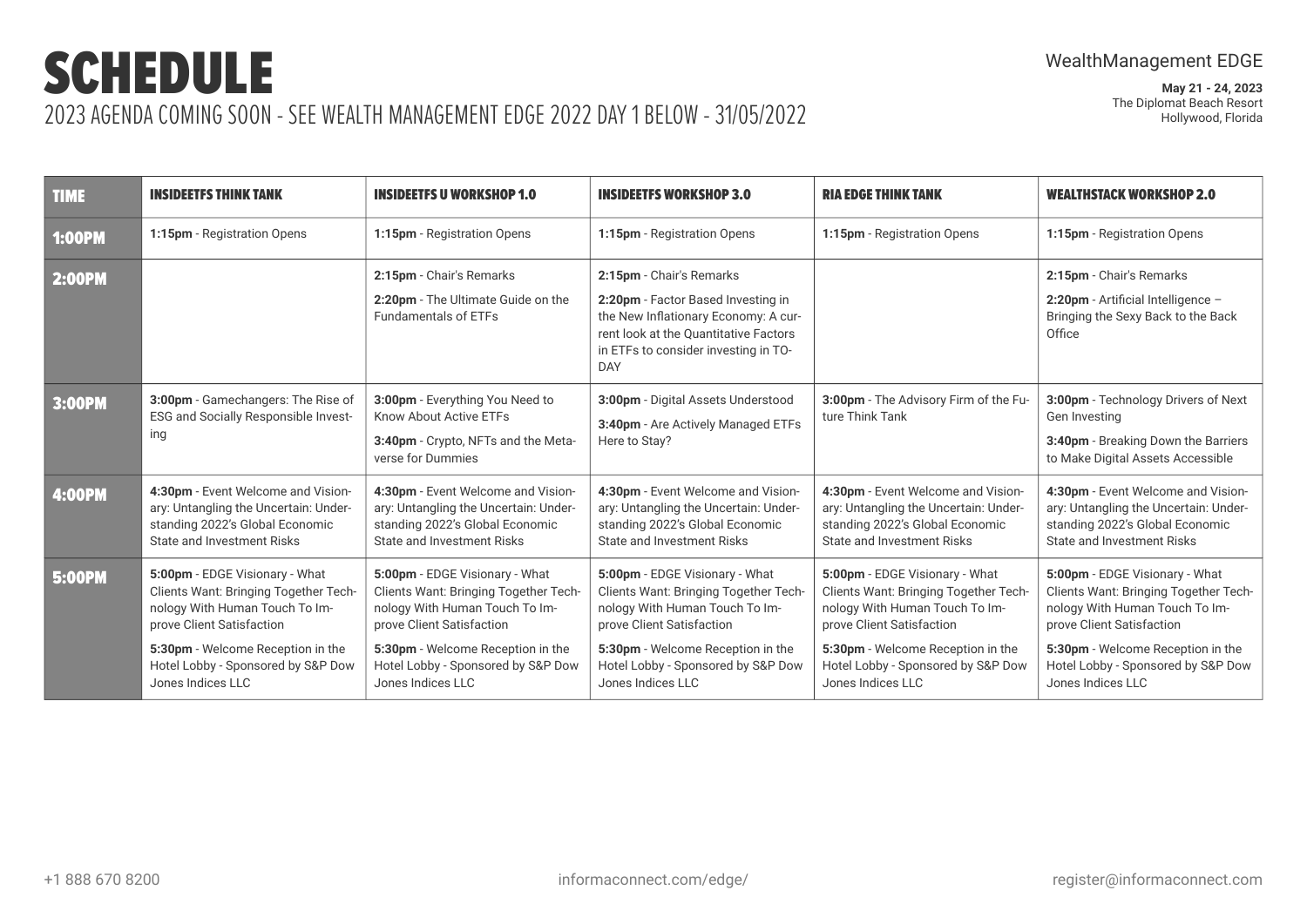### WealthManagement EDGE

**May 21 - 24, 2023** The Diplomat Beach Resort Hollywood, Florida

#### **Registration and Breakfast Expo Hall**

8:00am - 9:00am Networking

#### **Women in ETFs Breakfast: Entrepreneurial Spirit Within ETFs**

8:00am - 8:50am Women in ETFs Breakfast

#### **Participants**

**Opening Remarks: Kara Pagliuca** - Global Relationship Manager, S&P Global

**Moderator: Emma Friend** - Head of Marketing, Capital Group ETFs

**Speaker: Lori Tiernan** - Chief Strategy Officer, Valkyrie Investments

**Speaker: Kelsey Mowrey** - President, Motley Fool Asset Management

**Speaker: Perth Tolle** - Founder, Life + Liberty Indexes

#### **If Hybrid Advice Is The Answer, Why Aren't We There Yet?**

8:00am - 9:00am **WealthStack** 

Description: It's clear that hybrid advice – the flexible, harmonic mix of digital and human financial advice – is how advisors will capture a greater share of the wealth management opportunity. We know advisors want technology and support that gives them more time to spend on the high-value, client-facing activities that will help them gain that share. But haven't we known this for a while? So, why aren't we there yet? Our panel of experts will share their answers including pain points, lessons learned and actionable steps your firm can take today to build out your own future-proof hybrid advice platform.

#### **Participants**

**Nick Eatock** - CEO, intelliflo

**William Trout** - Director of Wealth Management, Javelin Strategy & Research

**Lisa Jacobs** - Director, Client Services and Relationship Management, RedBlack

#### **Town Hall on the Leading EDGE Stage - 8:15-8:45**

8:15am - 8:45am Leading Edge Stage

Nouriel Roubini, Professor of Economics New York University's Stern School of Business

and CEO, Roubini Macro Associates, LLC

#### **Participants**

**Nouriel Roubini** - Professor of Economics New York University's Stern School of Business and CEO, Roubini Macro Associates, LLC

#### **Chairs Remarks**

9:00am - 9:05am

#### **Participants**

**Mark Bruno** - Managing Director, Wealth Management, Informa Connect

#### **EDGE Visionary: The Future of Advice: Embracing an Abundance Mindset**

9:05am - 9:25am

#### **Participants**

**David Armstrong** - Editor-in-chief and Executive Director of Content, WealthManagement.com

**Speaker: Reed Colley** - CEO, Summit

#### **EDGE Visionary: An Expert Look at the Fed, Inflation and Equity Multiples**

9:25am - 9:45am

#### **Participants**

**Professor Robert Shiller** - American economist, bestselling author and Sterling Professor of Economics, Professor of Finance, and Fellow at the International Center for Finance, Yale University

**Jeffrey Sherman** - Deputy Chief Investment Officer, DoubleLine Capital

#### **The Future of Wealth Management: How Investment, Fintech and RIA channels are Converging to Change the Future of Advice**

9:45am - 10:25am

Developments in FinTech and WealthTech are presenting financial advisors with more options and opportunities than ever before to build efficient – yet highly customized – portfolios and financial plans for their clients. At the same time, the RIA channel has significantly accelerated its growth and influence, and in the process, is re-shaping the delivery of investments and financial solutions. As the RIA channel continues to grow faster than any other segment in the wealth management industry, and investment management and WealthTech continue to converge, what does the future hold? This panel of industry Visionaries will offer their perspectives on the future of advice and the advisor-client dynamic.

#### **Participants**

**Moderator: Diana Britton** - Managing Editor, WealthManagement.com

**Panelist: Heather Kelly** - SVP, Head of Advisory & Strategic Accounts, Allianz Life

**Panelist: Eric Clarke** - CEO, Orion Advisor Solutions

**Panelist: Vinay Nair** - Founder and CEO, TIFIN

**Panelist: Robert Pettman** - EVP, Wealth Management Solutions, LPL Financial

#### **Morning Networking and Refreshment Break in Expo Hall**

10:25am - 10:55am Networking

#### **Innovation Demonstrations**

10:25am - 10:55am Leading Edge Stage

Innovation Demonstrations

10:25-10:35 Chris Quandt, Success Enablement Manager, Riskalyze

10:35-10:45 Joel Hurst, Senior Vice President of Business Development, Orion Advisor Technology - Adoption of the Client Experience

10:45-10:55 Joe Torturo, Territory Manager, Laserfiche

10:55-11:15 Fireside Chat: Akshay Singh is the President and CEO, Indyfin and Tim Welsh, President, CEO and Founder, Nexus Strategy, LLC

#### **Participants**

**Chris Quandt** - Success Enablement Manager, Riskalyze

**Joel Hurst** - Senior Vice President of Business Development, Orion Advisor Technology

**Joe Torturo** - Territory Manager, Laserfiche

**Tim Welsh** - President, CEO & Founder, Nexus Strategy  $\Box$ C

**Akshay Singh** - President and CEO, Indyfin

#### **Chairs Remarks**

10:55am - 11:00am InsideETFs

#### **Participants**

**Ron Redell** - President, DoubleLine Capital

#### **Chairs Remarks**

10:55am - 11:00am RIA Edge

#### **Participants**

**Mark Bruno** - Managing Director, Wealth Management, Informa Connect

#### **Chairs Remarks**

10:55am - 11:00am **WealthStack** 

#### **Participants**

**Molly Weiss** - Head of Product, Envestnet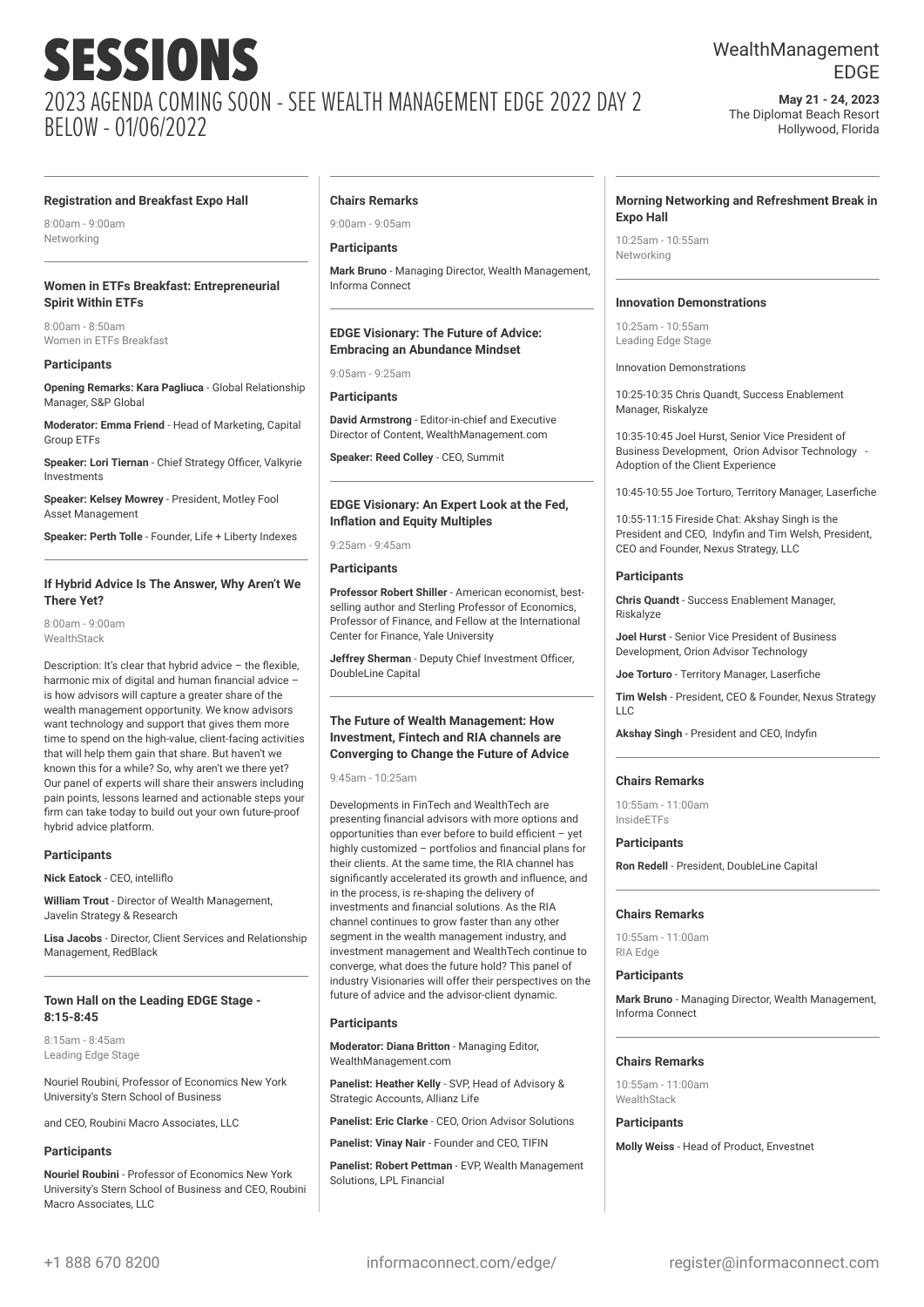## WealthManagement EDGE

**May 21 - 24, 2023** The Diplomat Beach Resort Hollywood, Florida

#### **InsideETFs Visionary: Russell Indexes – Indexing into the future**

11:00am - 11:30am InsideETFs

Can an index be a visionary? We think the importance of indexes to ETFs might justify a yes, but do you? Catherine Yoshimoto, Director of Product Management for the Russell US Indexes, will make the case, talking about why they were visionary when they were developed, and more importantly, focus on the innovation they spark today.

- Groundbreaking methodology
- Change readiness IPO inclusion
- Index innovation

#### **Participants**

**Catherine Yoshimoto** - Director, Product Management, FTSE Russell

#### **Driving the Next Generation of RIA Growth– How Technology, M&A and New Perspectives Will Power the Future of the RIA Channel**

11:00am - 11:30am RIA Edge

Driving the Next Generation of RIA Growth– How Technology, M&A and New Perspectives Will Power the Future of the RIA Channel

The RIA channel has experienced incredible growth in recent years – but this is just the beginning of the growth story. Technology, mergers & acquisition and new entrants into the RIA custody world are presenting RIAs with more options and opportunities than ever before. On this panel, RIA industry thought leaders will discuss how these drivers will align to fuel the next wave of growth in the RIA channel – and highlight where there are specific opportunities to for RIAs to take their businesses to the next level.

#### **Participants**

**Moderator: Mark Bruno** - Managing Director, Wealth Management, Informa Connect

**Speaker: Ray Adams** - Division Director, RIA & Custody Services (RCS), Raymond James

**Speaker: Steve Earner - Head of RIA Platform, LPL** Financial

**Speaker: Richard Lofgren** - MD, Head of RIA Sales Central Region, Goldman Sachs

#### **WealthStack Visionary: The Embedded Wealth Stack and the Opportunities Embedded Finance Brings to Wealth Management**

11:00am - 11:30am **WealthStack** 

Imagine being able to save for your goals right where you shop. For example, think about how you currently shop for a house or car. Yes, financing options are available, but what about the option to save or invest, as well? Envision returning an item to Amazon and seeing a question, "Do you want your refund credited back to your credit card, or do you want it deposited into your investment account?" Opportunities like that make an impact and experiences like this are coming – soon.

In this session, Dani Fava, Head of Strategic Development for Envestnet takes a deeper dive in to this new category in financial services – Embedded Finance. Throughout her talk, Dani explains what embedded finance is, why it's important and how it's the next big disruption.

#### **Participants**

**Keynote Speaker: Dani Fava** - Head of Strategic Development, Envestnet

#### **Accelerating Diversity, Equity & Inclusion in the Wealth, Asset Management and WealthTech Industries Think Tank (11.30 - 1.30)**

11:25am - 12:10pm EDGE

Room 307

#### **Participants**

**Host: Suzanne Siracuse** - Founder and CEO, Suzanne Siracuse Consulting, LLC

#### **The Truth About ESGs**

11:30am - 12:10pm InsideETFs

Investors are looking to invest in companies which have a positive impact on society or the environment. As younger investors are participating in investing, they are more inclined to invest in ESG companies. This panel will cover the issues around having a true ESG investment strategy, such as:

- **Greenwashing**
- **Active Bets**
- Lifestyle vs. Investments
- Subjectivity of ESG Indices
- Voting Power vs. Investment

#### **Participants**

**Moderator: Eric Balchunas** - Senior ETF Analyst, Bloomberg

**Panelist: Jonathan Bauman CFA** - Vice President, Senior Client Portfolio Manager, American Century Investments

**Panelist: Hernando Cortina** - Head of Index Strategy, ISS ESG

**Panelist: Reid Steadman** - Managing Director, Global Head of ESG & Innovation, S&P Dow Jones Indices

#### **RIA CEO All Star Panel**

11:30am - 12:10pm RIA Edge

Hear insights and best practices from leaders at top RIA firms discuss and exchange ideas on how they have established their brands and discovered opportunities for organic and inorganic growth.

#### **Participants**

**Moderator: Lisa Crafford** - Director, Head of Business Consulting, BNY Mellon | Pershing

**Panelist: Heather Fortner** - CEO, SignatureFD

**Panelist: Shannon Eusey** - CEO, Beacon Pointe Advisors

**Panelist: Kay Lynn Mayhue** - President, Merit Financial Advisors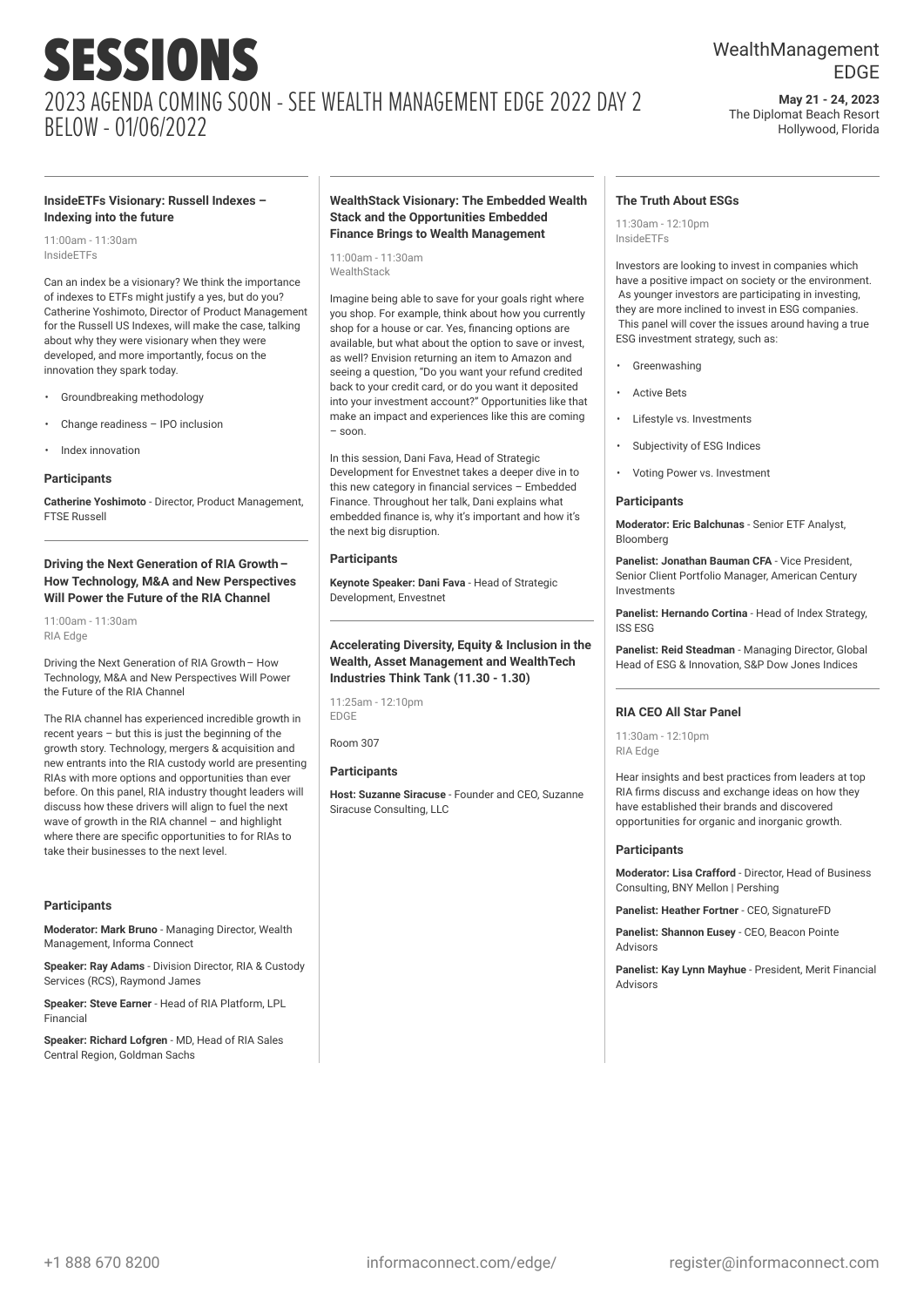## WealthManagement EDGE

**May 21 - 24, 2023** The Diplomat Beach Resort Hollywood, Florida

#### **Where are VCs and PEs Investing in the Next Wave of WealthTech and InvestTech**

11:30am - 12:10pm **WealthStack** 

Whether you are a VC/PE wealthtech investor, a wealthtech raising capital now or in the future, or a wealth or investment manager assessing what's next in technology, understanding where and why VCs and PEs are investing and how they develop their theses is incredibly valuable. We will hear from some of the leading investors in the space -- from VC firms making pre-seed investments up to PE firms leading late rounds through to exits -- and get a glimpse into the crystal ball as they share what they view as disruptive and the characteristics they look for in a company they choose to invest in.

#### **Participants**

**Moderator: Gavin Spitzner** - President, Wealth Consulting Partners

**Panelist: Lori Hardwick** - Board Director, Genstar Capital, Cetera, Orion & Vestwell

**Panelist: Abby Miller Levy** - Co-Founder & Managing Partner, Primetime Partners

#### **Lunch in Expo Hall**

12:10pm - 1:05pm Networking

#### **Accelerating Diversity, Equity & Inclusion in the Wealth, Asset Management and WealthTech Industries (11.30 - 1.30)**

12:10pm - 12:15pm Wealth Management EDGE Think Tank

#### **Participants**

**Host: Suzanne Siracuse** - Founder and CEO, Suzanne Siracuse Consulting, LLC

#### **Innovation Demonstrations**

12:10pm - 12:15pm Leading Edge Stage

12:15-12:25 Diana Cabrices is Vice President of Enterprise Development, Snappy Kracken

12:25-12:35 George Tamar, Head of Sales, Advisor Engine

12:35-12:45 Taylor Jobs, Founder, Harvest

12:45-12:55 Sohail Dadani, Director, Solution Engineering, MuleSoft , Patrick Ikhifa, Strategic CA, MuleSoft

12:55-1:05 Patrick Reed CEO, YourStake.org

1:05-1:15 Forecasting ETF Performance - Laurence Black, Founder, The Index Standard

#### **Participants**

**Diana Cabrices** - Vice President of Enterprise Development, Snappy Kraken

**George Tamer** - Head of Sales, Advisor Engine

**Taylor Jobe** - Founder + Options Evangelist, Harvest – Options Tools for Financial Advisors

**Patrick Ikhifa** - Strategic CA, Mulesoft

**Sohail Dadani** - Director, Solution Engineering, Mulesoft

**Patrick Reed** - Co-Founder and CEO, YourStake.org

**Laurence Black** - Founder, The Index Standard

#### **Invesco QQQ Lunch session**

12:10pm - 12:15pm InsideETFs

A Conversation with Invesco QQQ

Longtime ETF pioneer Invesco QQQ ETF and global asset management leader Invesco takes the stage to share their insights on the current state of equity markets, quantifying innovation and how you can position client portfolios for the road ahead.

#### **Participants**

**Ryan McCormack** - Senior Factor & Core Equity Strategist, Invesco QQQ

#### **Chair's Welcome**

1:05pm - 1:10pm InsideETFs Track C

#### **Participants**

**Will Benenson** - VP Business Development, LPL Financial

**Stirling Heath** - VP, Business Development, LPL Financial

#### **Chair's Welcome**

 $1:05$ pm -  $1:10$ pm InsideETFs Track B

#### **Participants**

**Cameron Dawson, CFA** - Chief Investment Officer, NewEdge Wealth

#### **Chair's Welcome**

1:05pm - 1:10pm InsideETFs Track A

#### **Participants**

**Dodd Kittsley** - National Director, Davis Advisors

#### **Chair's Welcome**

 $1:05$ pm -  $1:10$ pm RIA Edge Workshop

#### **Participants**

**Graham Thomas** - Director, Strategic Partnerships, Wealth Management, Informa Connect

#### **Chair's Welcome**

 $1:05$ pm -  $1:10$ pm WealthStack

#### **Participants**

**Nicholas Dodds** - Director, Wealth Solutions, Envestnet

#### **Do Alternative Investment Strategies Improve Investor Outcomes?**

1:10pm - 1:50pm InsideETFs Track C

As investment products proliferate and access continues to become more democratized, what are the expectations of the investor as they look beyond the traditional 60/40 model? Do they understand the opportunities of diversification and are those expectations aligned with capital markets that are flashing higher volatility and the potential for sharper drawdowns? This panel will discuss the fit and purpose of alternative investments and what this means from a portfolio construction and implementation point of view.

#### **Participants**

**Moderator: Bill Kelly** - CEO, CAIA

**Panelist: Eric Woo CFA** - Co-founder, Revere

**Panelist: Katherine Taylor** - Managing Director, First Eagle Investment Management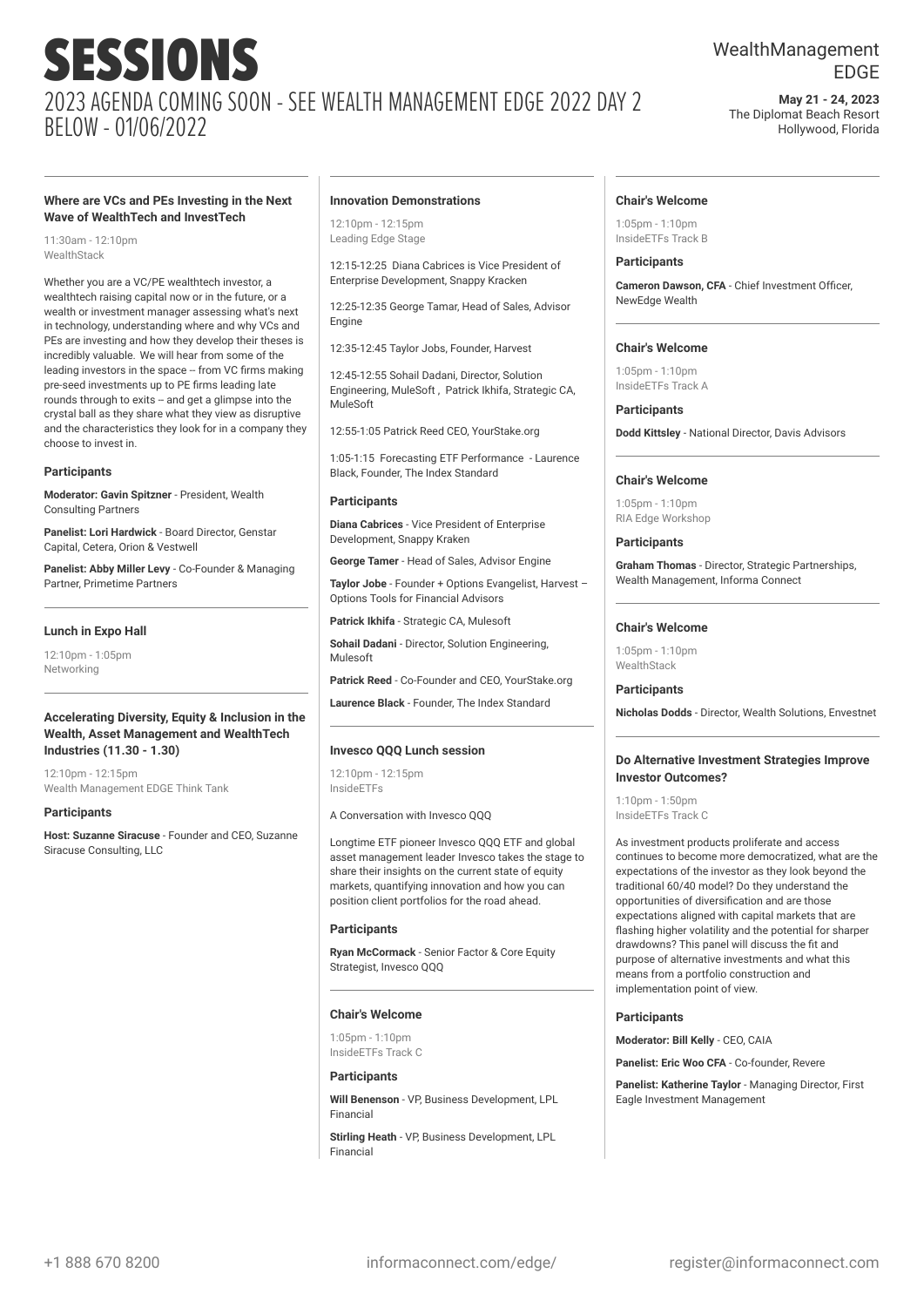## WealthManagement EDGE

**May 21 - 24, 2023** The Diplomat Beach Resort Hollywood, Florida

#### **How to Create Value Through ESG Investing**

 $1:10$ pm -  $1:50$ pm InsideETFs Track B

How to Create Value Through ESG Investing

How can your firm use ESG data to drive economic value for your clients? Leading experts discuss how the synergy created between sustainability and your business objectives can improve business strategies.

#### **Participants**

**Moderator: Deborah Fuhr** - Managing Partner & Founder, ETFGI, Partner & founder ETF TV

**Panelist: Yasmin Dahya Bilger** - Head of ETFs, Engine No.1

**Panelist: Jane Edmondson** - Co-Founder and CEO, EQM Indoxes

#### **Allocation Nation: Winning Strategies for Any Portfolio**

1:10pm - 1:50pm InsideETFs Track A

Financial markets are constantly changing, and elevated uncertainty in today's world as lead to increased volatility for capital markets. But no matter what your client's objectives are, the proper asset allocation and investment strategies can increase a portfolio's return while limiting total risk. Join our panel of experts as they discuss all-weather portfolio strategies that can work for any portfolio allocation.

#### **Participants**

**Moderator: Robert Schein** - Managing Director, Partner & CIO,, Blanke Schein Wealth Management

**Panelist: Shana Sissel** - Director of Investments, Cope Corrales

**Panelist: Tim Holland** - Chief Investment Officer, Orion Advisor Solutions

#### **Valuation & M&A Workshop**

 $1:10$ pm -  $3:10$ pm RIA Edge Workshop

Join us as we take a deep dive into the drivers of RIA M&A and valuations. Experts discuss building a framework for how to strategically use M&A as a growth tool while understanding the true drivers of valuation – and ultimately, what you can do to increase the value of your business.

1:15-1:45

Presenter: Daniel Seivert, CEO and Founder ECHELON Partners

 $1:45-2:15$ 

Jim Dickson, Founder and CEO, Sanctuary Wealth

2:15-3:15

Panel

Moderator: Mark Bruno, Managing Director, US Global Wealth, Informa Connect

Panelist: Allen Darby, CEO, Alaris Acquisitions

Jeff Haller, MD, Financial Institutions Group, Investment Banking Division, Goldman Sachs

Craig J. Reid, CEP® CLU® CPFA, President, MMA Securities LLC

#### **Participants**

**Lead Presenter: Dan Seivert** - CEO and Founder, ECHELON Partners

**Panelist: Allen Darby** - CEO, Alaris Acquisitions, LLC

**Workshop Presentation 2: Jim Dickson** - Founder and CEO, Sanctuary Wealth

**Moderator: Mark Bruno** - Managing Director, Wealth Management, Informa Connect

**Panelist: Jeff Haller** - MD, Financial Institutions Group, Investment Banking Division, Goldman Sachs

**Panelist: Craig Reid** - President, MMA Securities LLC

#### **The Value of Advice: Articulating and Demonstrating Your True "Alpha" to Clients and Prospects**

1:10pm - 1:50pm **WealthStack** 

This session will focus on the following core topics:

- Aside from pure performance and returns, what are some of the most effective ways wealth managers can illustrate the importance – and value – of their services to clients and prospects? Specifically, panelists will discuss how they have aligned with goals and outcomes to improve client retention and relationships
- Presenters will also discuss the role technology can play as a differentiator – and ultimately a creator of alpha
- Panel will address the wealth management services, outcomes or solutions that create the most value for investors

#### **Participants**

**Moderator: Vance Barse, CPWA®, AIF®,** - Wealth Strategist and Founder, Your Dedicated Fiduciary®

**Panelist: Ron Bullis** - CEO, Lifeworks Advisors

**Panelist: Rianka Dorsainvil** - Co-Founder and Co-CEO, 2050 Wealth Partners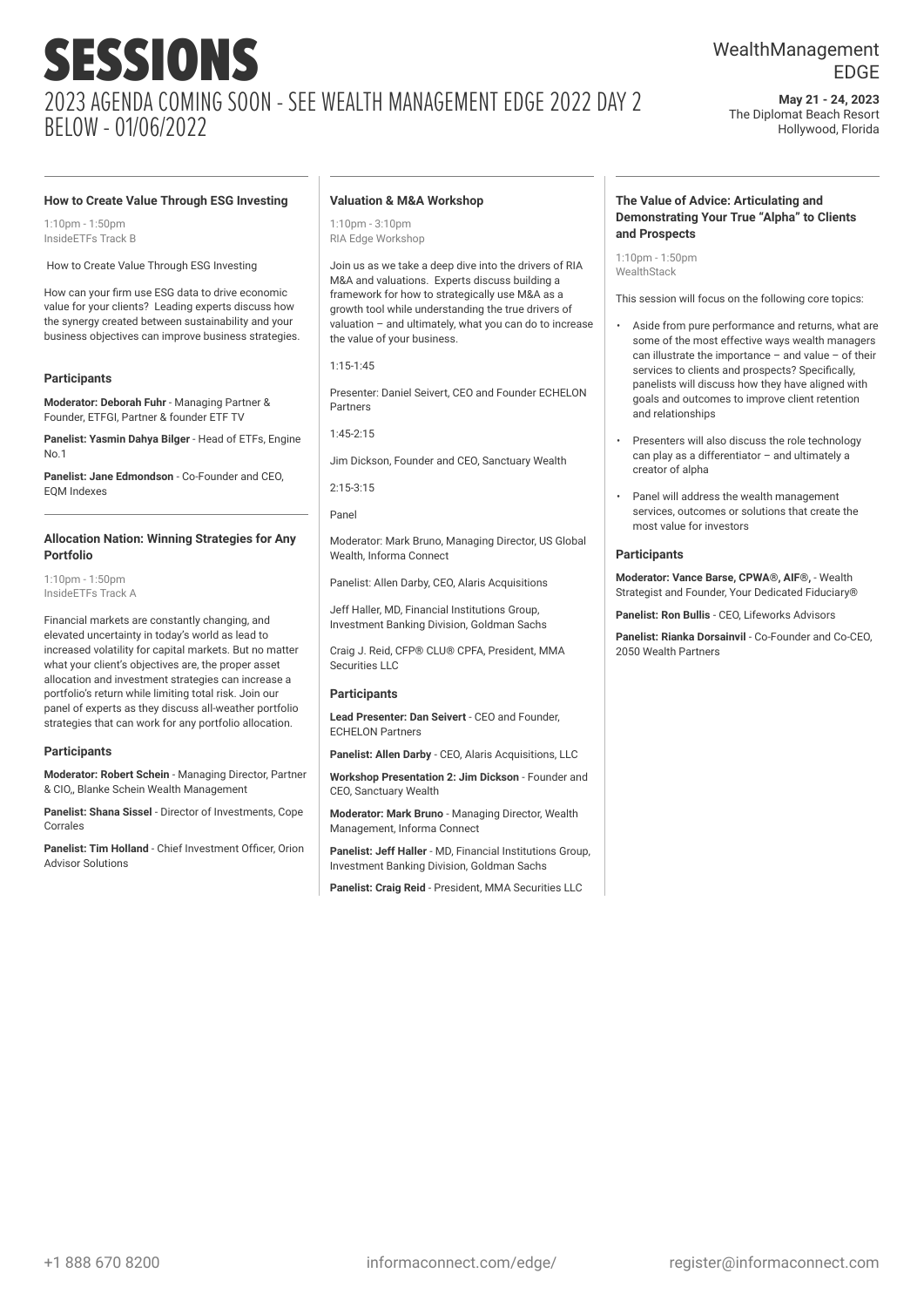## WealthManagement EDGE

**May 21 - 24, 2023** The Diplomat Beach Resort Hollywood, Florida

#### **Accessing Emerging Investment Opportunities Through Thematics**

1:50pm - 2:30pm InsideETFs Track C

Investors are looking beyond simple sector funds or growth strategies to capture the investment return potential in disruptive forces like digital payments, remote working, electric vehicles and medical breakthroughs. But not all tech breakthroughs or trends make good investing strategies, and some themes may be dominated by companies already in investor portfolios.

Among the questions we will explore:

-What are the elements that turn a collection of interesting companies into an investable theme?

-How does technology and fundamental analysis find the best companies that match the theme?

Why do products that seem to cover the same theme can perform very differently?

-How can an advisor integrate thematic ETFs into a broader portfolio strategy?

#### **Participants**

**Moderator: Jackie Noblett** - Senior Reporter, Ignites, Producer, ETF Insider, Financial Advisor IQ

**Panelist: Jay Pelosky** - Co Founder & Chief Investment Officer, TPW Advisory

**Panelist: Roberto Lazzarotto** - CEO, Yewno

**Panelist: Jason Tauber, CFA** - Managing Director, Neuberger Berman

#### **Uncovering Value with Actively Managed Fixed Income**

1:50pm - 2:30pm InsideETFs Track B

#### **Participants**

**Moderator: Bart Farinholt** - Director of Corporate Strategy, Riverfront Investment Group

**Panelist: Kim Escue** - CFO & Senior Portfolio Manager, Stringer Asset Management

**Panelist: Samuel Lau** - Fixed Income Asset Allocation Specialist and Portfolio Manager, DoubleLine Capital

**Panelist: James McNerny** - Managing Director, Portfolio Manager. Global Liquidity Business, JP Morgan Asset Management

#### **Strategies to Attract and Retain Younger Investors**

1:50pm - 2:30pm InsideETFs Track A

The challenge for advisors is clients' children may not stay when they assume responsibility for the finances. The reason often shared is they don't know their parent's advisor. A Cerulli report shared over the next two decades, \$84.4 trillion in wealth is expected to pass mostly (63%) from boomer hands, with \$11.9 trillion of it going to charity. Now is the time to connect and work with younger investors.

The strategies include:

- Align your team with younger investors
- Deliver targeted communications and social media
- Host an Advisory groups
- Deliver information in new formats

#### **Participants**

**Moderator: Maureen Wilke** - President, Wilke and Associates, Inc.

**Brett Orvieto** - Managing Director, Dakota Wealth Management, LLC

**Ben Cruikshank** - Head of Flourish, Flourish

#### **Democratization of Access to the Investment Experience: How Technology is enabling investors to access new markets**

 $1:50$ pm - 2:30pm WealthStack

#### **Participants**

**Moderator: David Armstrong** - Editor-in-chief and Executive Director of Content, WealthManagement.com

**Panelist: Joseph Raieta** - Partner, Managing Director, and Head of Investment Solutions, Snowden Lane Partners

**Panelist: Shane Williams** - Chief Technology Officer, **CAIS** 

**Panelist: Madalyn Armijo** - Director of Account Management, Vise

#### **Are TIPS a Good Inflation Hedge?**

 $2:30$ pm -  $3:10$ pm InsideETFs Track C

Where are we in the inflation cycle? Have we reached peak PPI? Four inflation experts will debate and discuss how portfolios should be positioned for the high inflation times we are currently living in. They will discuss whether TIPS are an appropriate inflation hedge and whether there are other products and solutions that might be more conducive than TIPS.

#### **Participants**

**Moderator: John Davi** - Founder & Chief Investment Officer, Astoria Portfolio Advisors

**Panelist: D.J. Tierney** - Senior Client Portfolio Strategist, Schwab Asset Management

**Panelist: Michael Contopoulos** - Director of Fixed Income, Richard Bernstein Advisors

#### **Regulatory Updates - ETF Changes and Challenges**

 $2:30$ pm -  $3:10$ pm InsideETFs Track B

With a deep background in ETF development and regulatory issues, the panel's goal is to help advisors to feel updated and informed on the most relevant regulatory changes affecting ETFs to help improve their client relationships and firms' success. Discussion will include the new ETF marketing rule, transparency in ETFs, conversion from mutual funds to ETFs, the influx of asset managers wanting to get into ETFs and the impact of large asset managers launching actively managed ETFs with transparency. There will be ample time for audience questions on these and other related ETF issues.

#### **Participants**

**Moderator: Steve Skancke, PhD** - Chief Economic Advisor, Keel Point

**Panelist: Joshua Weinberg** - Senior Special Counsel, SEC

**Panelist: Adam Teufel** - Partner, Dechert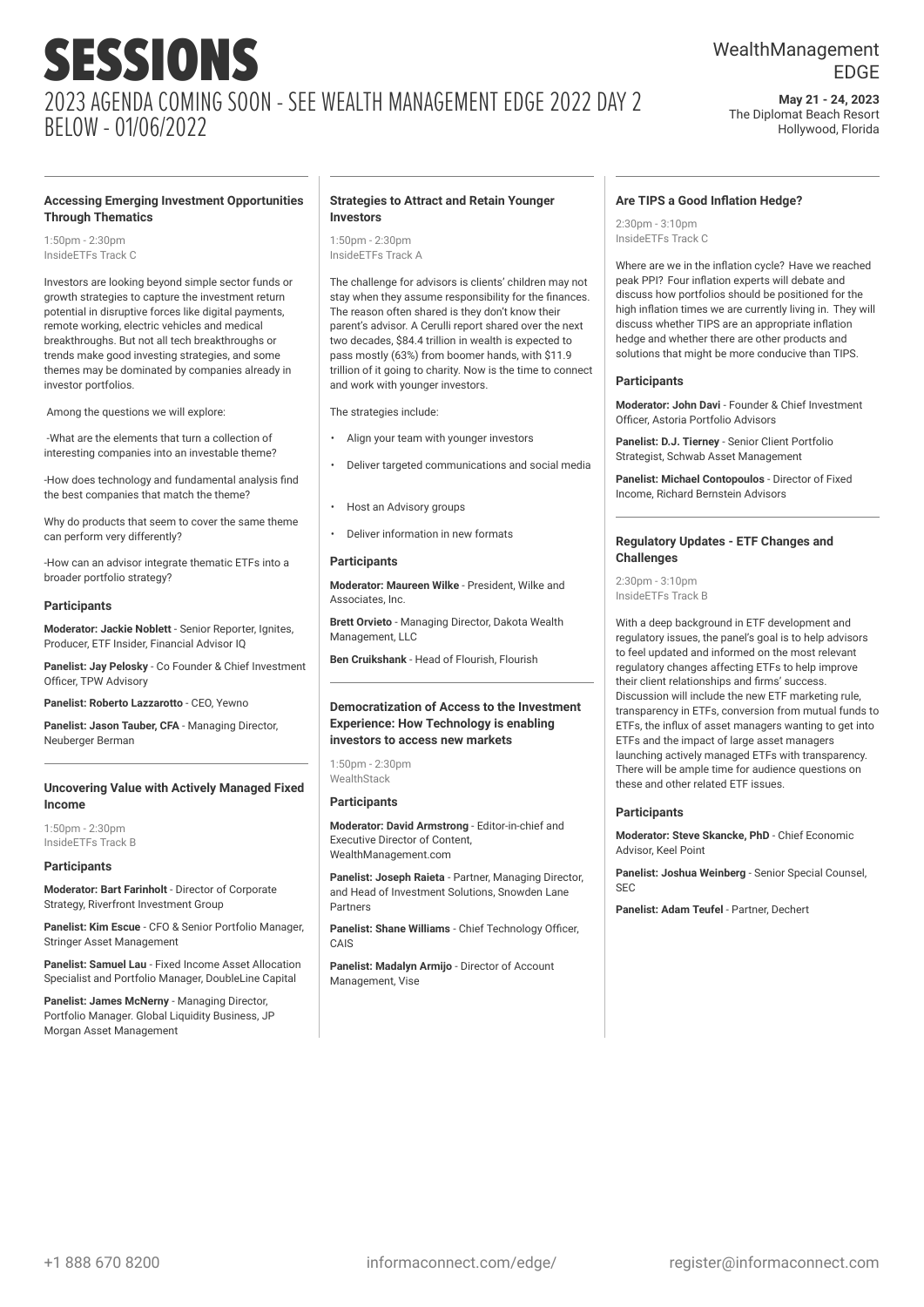## WealthManagement EDGE

**May 21 - 24, 2023** The Diplomat Beach Resort Hollywood, Florida

#### **ETFs vs. Direct Indexing: What Does the Future Hold?**

2:30pm - 3:10pm InsideETFs Track A

ETFs vs. Direct Indexing: What Does the Future Hold?

Direct Indexing has exploded in popularity and more financial advisors are incorporating it into client portfolios than ever before. Increased adoption, advances in technology and appreciation for the tax benefits of Direct Indexing will likely continue to accelerate its rapid growth. How will this impact the advisors' perception and use of ETFs going forward? Our expert panelists will address the pros and cons of each when constructing portfolios for your clients and offer in-depth analysis on their most appropriate applications.

#### **Participants**

**Moderator: Michael Rose** - Managing Partner, Rose Capital Advisors

**Panelist: Rob Reina** - Americas Head of Investable Product Strategy, Qontigo

**Panelist: Avita Sukhram** - Director, Product Management, FTSE Russell

**Panelist: Jonathan Hudacko** - Principal, Personalized Indexing Financial Advisor Services, Vanguard

#### **Going Global: Is the RIA Business Model the Future of Global Wealth Management?**

 $2:30$ pm -  $3:10$ pm WealthStack

While M&A activity levels have accelerated at incredible rates in recent years, only a handful of companies have pursued international deals and expansion opportunities. This session will highlight how the industry's true visionaries view opportunities in the U.S. RIA market – as well as abroad – and how they are looking to build wealth management and technology platforms capable of global scale and success.

#### **Participants**

**Moderator: Lorie Konish** - Personal Finance Reporter, CNBC

**Panelist: Matt Regan** - President, WealthCare

**Panelist: Jim Dickson** - Founder and CEO, Sanctuary Wealth

**Panelist: Carolyn Armitage** - Head of Thrivent Advisor Network (TAN), Thrivent Advisor Network

**Panelist: Bob Oros - CEO, Hightower** 

**Afternoon Networking and Refreshment Break in Expo Hall – Ice Cream Social Sponsored by: American Century Services LLC**

3:10pm - 3:35pm Networking

#### **Innovation Demonstrations**

3:10pm - 3:35pm Leading Edge Stage

3:15-3:25 Adam Green, Chief Executive Office, YieldX

3:25-3:35 Chris Field, Chief Growth Officer, Holistiplan

3:35-3:45 Peter Nolan, Director of Strategic Accounts, Pontera

#### **Participants**

**Adam Green** - Chief Executive Officer, YieldX

**Chris Field** - Chief Growth Officer, Holistiplan

**Peter Nolan** - Director of Strategic Accounts, Pontera

#### **Chair**

3:35pm - 3:40pm InsideETFs

**Participants Ron Redell** - President, DoubleLine Capital

#### **Chair**

3:35pm - 3:40pm RIA Edge Workshop

**Participants Graham Thomas** - Director, Strategic Partnerships, Wealth Management, Informa Connect

#### **Chair**

3:35pm - 3:40pm **WealthStack** 

**Participants Nicholas Dodds** - Director, Wealth Solutions, Envestnet

#### **Vital Signs: 4 Key Investment Factors For Today's Professional Investor**

3:40pm - 4:20pm InsideETFs

1. Algorithmic investing+ Indexing = a lot of "valuationinsensitive" money in the stock market. How do you adapt?

2. Bond investing in a rate-tightening cycle: new era or just a phase?

3. How to account for the ramped-up activity of retail investors?

4. What are your best strategic ideas for the rest of 2022? (either specific investments, rules to live by, or both)

#### **Participants**

**Moderator: Robert Isbitts** - Co-Founder and Chief Investment Strategist, Sungarden Investment Publishing LLC

**Panelist: Todd Hedtke** - Chief Investment Officer, Allianz

**Panelist: Melissa Joy** - Founder, Pearl Planning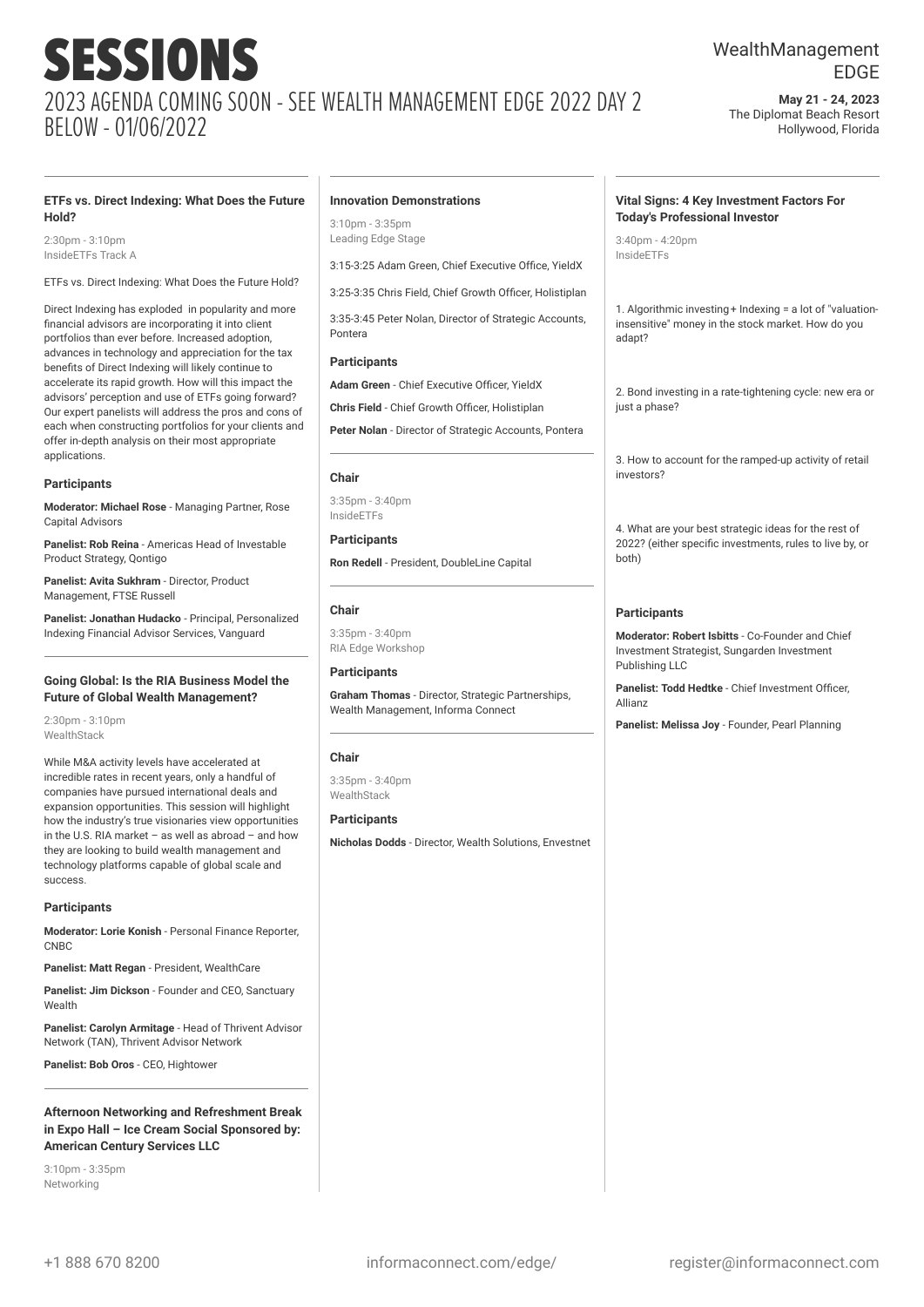#### **Organic Growth (Marketing and Business Development) Workshop**

3:40pm - 5:00pm RIA Edge Workshop

This workshop will provide attendees with a framework for benchmarking and assessing their current growth rates and tactics – and most importantly, identifying opportunities and strategies for increasing future organic growth. Specifically, this workshop will feature consultants and industry experts who will offer prescriptive advice and guidance on how to implement marketing, business development and referral strategies that will lead to consistent, repeatable growth.

#### $3.45$

Lead Presenter: David Devoe, CEO and Founder, Devoe & Co

4:30

Panel:

Moderator: Megan Carpenter, CEO, FiComm

Panelist: Carina Diamond, Chief Experience Officer, Managing Partner, Dakota Wealth Mangement

Tom Westhoff, our VP, Global Sales, Practifi

Brian Leitner, CFP®, ChFC®, Head of Mariner Platform Solutions, Mariner Platform Services

#### **Participants**

**Lead Speaker: David DeVoe** - CEO and Founder, DeVoe & Company

**Lead Speaker: Megan Carpenter** - CEO & Co-Founder, FiComm Partners, LLC

**Panelist: Carina Diamond - Chief Experience Officer** Managing Partner, Dakota Wealth Management

**Panelist: Brian Leitner, CFP®, ChFC®** - Head of Mariner Platform Solutions, Mariner Wealth Advisors

**Panelist: Tom Westhoff** - VP Global sales, Practifi

#### **CTO Perspectives - Top Tech Trends**

 $3:40$ pm - 4:20pm WealthStack

Our panel of CTOs discuss the areas of technology and innovation that are most top-of-mind in 2022: From the things that keep them up at night to the things they're most excited about! This panel discussion with give you a rare glimpse into the nuances and issues facing the tech leaders of fastgrowing and tech-adopted firms!

#### **Participants**

**Moderator: Gavin Spitzner** - President, Wealth Consulting Partners

**Panelist: Christine Cataldo** - Chief Technology & Digital Officer, Mercer Advisors

**Panelist: Jeff Haines** - Enterprise Architect, Thrivent Advisor Network

#### **InsideETFs Visionaries: Finding Long-Term Opportunities in a Short-Term World: Lessons Learned over 50 Years on Wall Street**

4:20pm - 4:40pm InsideETFs

Investors today are bombarded with headlines and "tweets" about the market, interest rates, the economy, and other important but unknowable issues. When the news cycle seems overwhelming, it's important to take a step back and reflect on timeless investment truths that look beyond the current headlines, and to recognize how advisors help clients stay focused on their long-term financial plans. With that goal in mind, we will draw on Davis' fifty years of successful investing to share the timely and timeless lessons we've learned about navigating ever-changing markets, uncovering opportunities, and the role advisors play in helping clients keep emotions in check

#### **Participants**

**Speaker: Chris Davis** - Chairman and Portfolio Manager, Davis Advisors

## WealthManagement EDGE

**May 21 - 24, 2023** The Diplomat Beach Resort Hollywood, Florida

#### **WealthStack Visionary: The End Of Generic Investing-Growing Your Business For The Clients You Serve With The Help Of Technology**

4:20pm - 5:00pm **WealthStack** 

There is a great uncertainty among most consumers today around whether they can build the wealth they'll need for the future, with two in five Americans saying that it will take "a miracle" for them to retire. People clearly need quality financial guidance from advisors like you, and they need it to be customized to help them reach their goals.

Hear from Vise Co-founder and CEO Samir Vasavada and a special guest on how to tap technology to move beyond generic investment strategies for your clients, and the best ways to think about growing and scaling your business during these uncertain times.

#### **Participants**

**Moderator: Davis Janowski** - Senior Technology Editor, WealthManagement.com

**Keynote: Samir Vasavada** - Chief Executive Officer, Vise

**Speaker: Runik Mehrotra** - President and Chief Investment Officer, Vise

#### **InsideETFs Visionaries: The Return Implications Of Climate Risk**

4:40pm - 5:00pm InsideETFs

Investors are being increasingly aware of the financial and economic impact of adverse climate scenarios. Delayed or insufficient policy changes to address climate change are likely to result in higher global temperatures, lower terminal growth rates, and higher levels of risk premia across asset classes. This results in lower nominal and real potential returns across asset classes in adverse climate scenarios.

#### **Participants**

**Speaker: Robert Bush** - Senior Research Analyst Thought Leadership, DWS Research Institute

#### **Happy Hour in Expo Hall - Sponsored by TIFIN Wealth**

5:00pm - 6:00pm Networking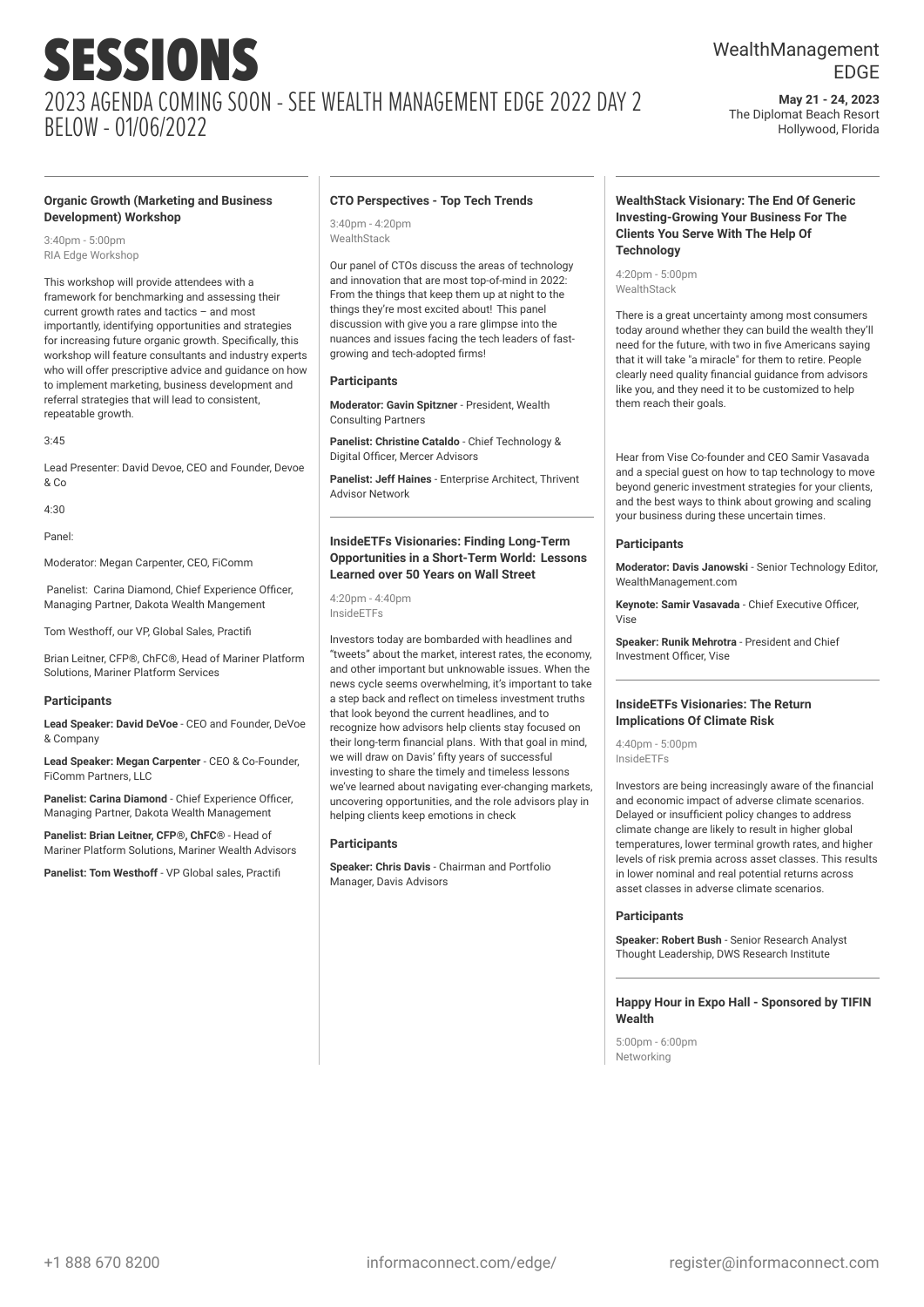**May 21 - 24, 2023** The Diplomat Beach Resort Hollywood, Florida

#### **Leading EDGE Stage 5:10-5:30 - Best Practices in Talent Management**

5:05pm - 5:30pm Leading Edge Stage

Martine Lellis, Chief Talent and Administrative Officer, Mercer Advisors

#### **Participants**

**Martine Lellis** - Chief Talent and Administrative Officer., Mercer Advisors

#### **Party Under the Stars**

7:25pm - 9:25pm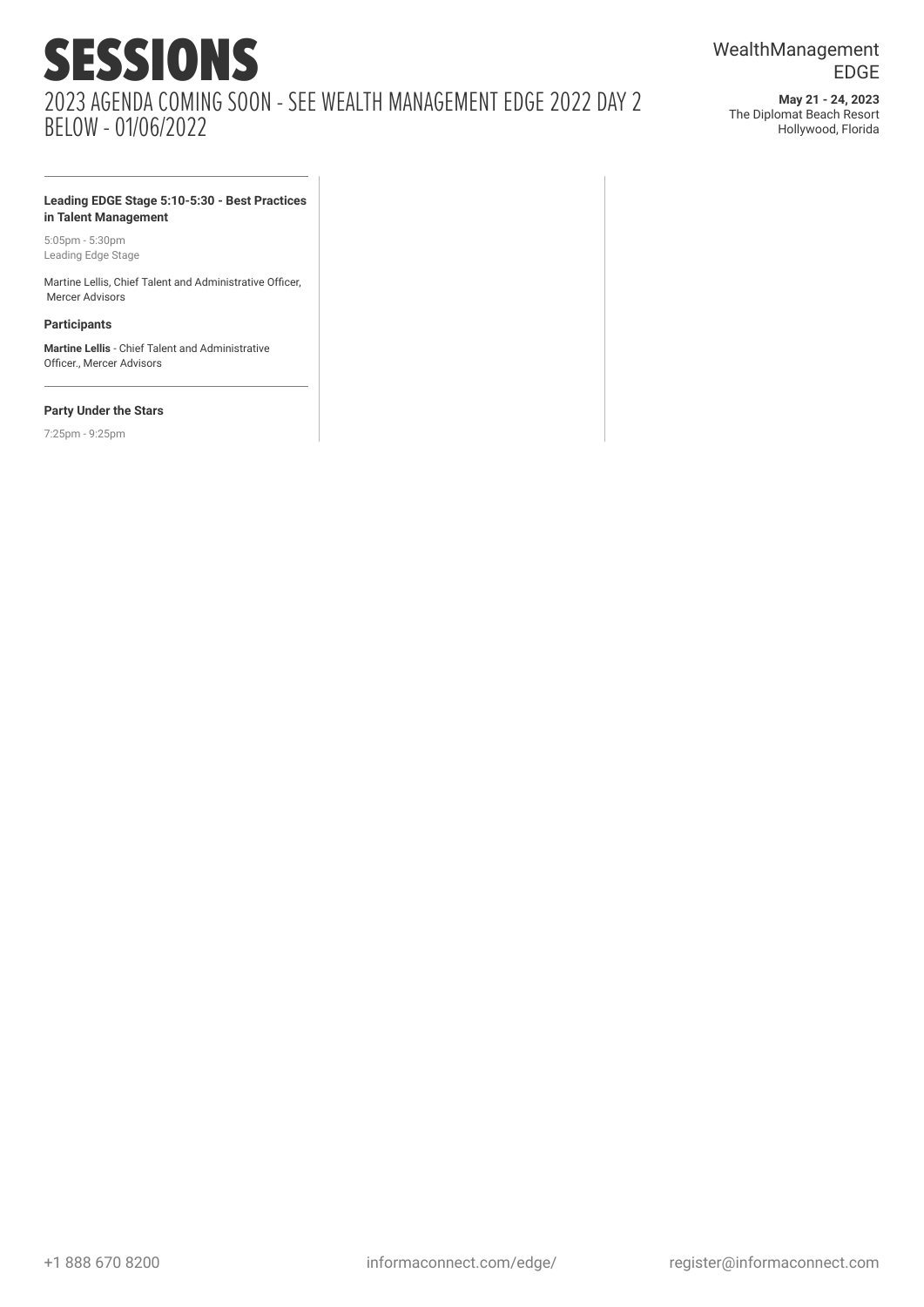**May 21 - 24, 2023** The Diplomat Beach Resort Hollywood, Florida

TIME EDGE INSIDEETFS INSIDEETFS TRACK C INSIDEETFS TRACK A INSIDEETFS TRACK B LEADING EDGE STAGE NETWORKING RIA EDGE RIA EDGE **WORKSHOP** WEALTH MAN-AGEMENT EDGE THINK TANK WEALTH-**STACK** WOMEN IN ETFS BREAK-FAST 8:00AM **8:15am** - **8:15am** - **8:15am** - **8:15am** - **8:15am** - **8:15am** - **8:15am** -Town Hall on the Leading EDGE Stage - 8:15-8:45 **8:00am** - Registration and Breakfast Expo Hall **8:00am** - If Hybrid Advice Is The Answer, Why Aren't We There Yet? **8:00am** - Women in ETFs Breakfast: Entrepreneurial Spirit Within ETFs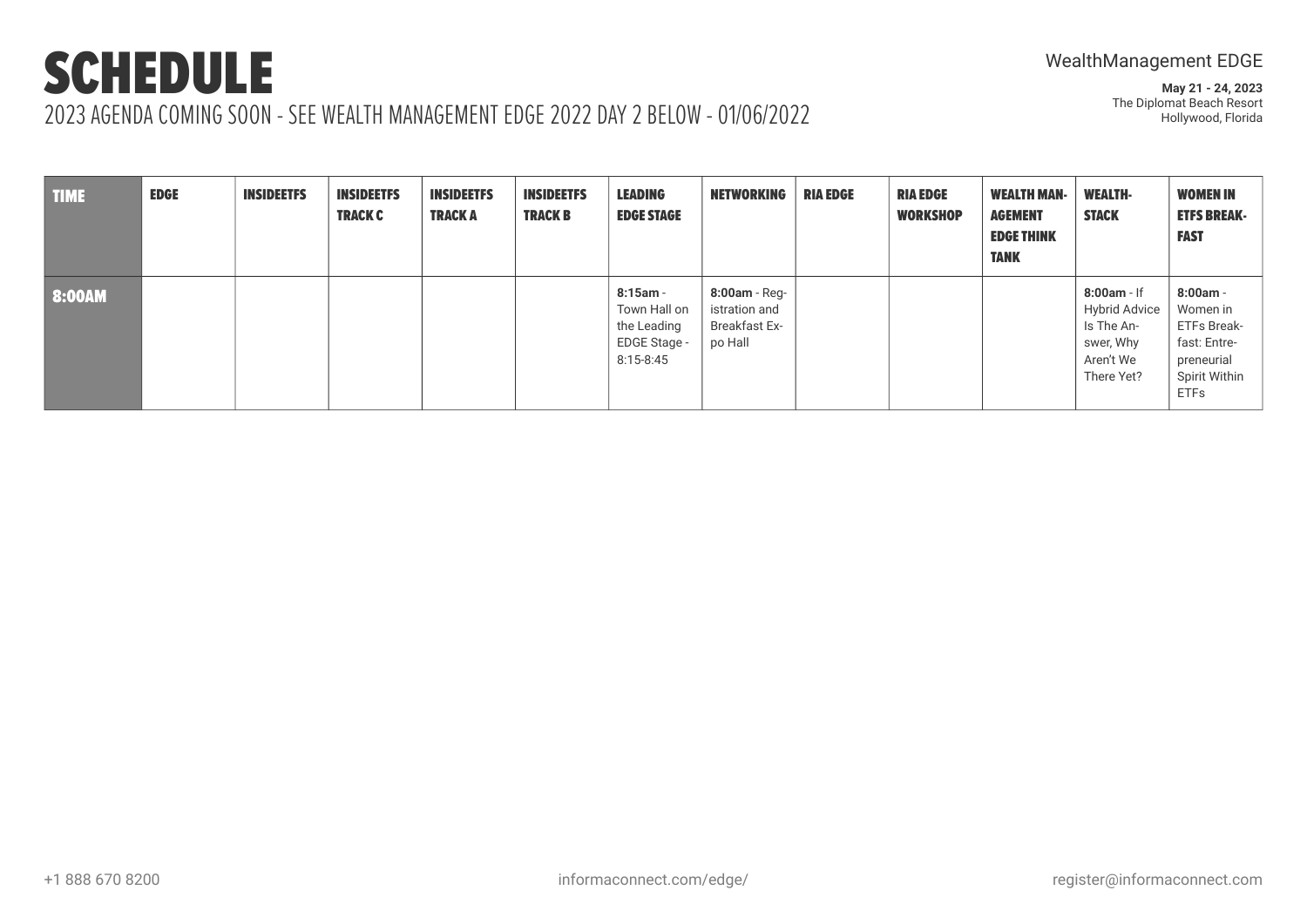| <b>TIME</b>   | <b>EDGE</b>         | <b>INSIDEETFS</b>   | <b>INSIDEETFS</b><br><b>TRACK C</b> | <b>INSIDEETFS</b><br><b>TRACKA</b> | <b>INSIDEETFS</b><br><b>TRACK B</b> | <b>LEADING</b><br><b>EDGE STAGE</b> | <b>NETWORKING</b>   | <b>RIA EDGE</b>     | <b>RIA EDGE</b><br><b>WORKSHOP</b> | <b>WEALTH MAN-</b><br><b>AGEMENT</b><br><b>EDGE THINK</b><br><b>TANK</b> | <b>WEALTH-</b><br><b>STACK</b> | <b>WOMEN IN</b><br><b>ETFS BREAK-</b><br><b>FAST</b> |
|---------------|---------------------|---------------------|-------------------------------------|------------------------------------|-------------------------------------|-------------------------------------|---------------------|---------------------|------------------------------------|--------------------------------------------------------------------------|--------------------------------|------------------------------------------------------|
| <b>9:00AM</b> | $9:00am -$          | $9:00am -$          | 9:00am -                            | $9:00am -$                         | 9:00am -                            | $9:00am -$                          | $9:00am -$          | $9:00am -$          | $9:00am -$                         | $9:00am -$                                                               | $9:00am -$                     | $9:00am -$                                           |
|               | Chairs Re-          | Chairs Re-          | Chairs Re-                          | Chairs Re-                         | Chairs Re-                          | Chairs Re-                          | Chairs Re-          | Chairs Re-          | Chairs Re-                         | Chairs Re-                                                               | Chairs Re-                     | Chairs Re-                                           |
|               | marks               | marks               | marks                               | marks                              | marks                               | marks                               | marks               | marks               | marks                              | marks                                                                    | marks                          | marks                                                |
|               | $9:05am -$          | $9:05am -$          | $9:05am -$                          | $9:05am -$                         | $9:05am -$                          | $9:05$ am -                         | $9:05am -$          | $9:05$ am -         | $9:05am -$                         | $9:05am -$                                                               | $9:05$ am -                    | $9:05am -$                                           |
|               | <b>EDGE Vision-</b> | <b>EDGE Vision-</b> | <b>EDGE Vision-</b>                 | <b>EDGE Vision-</b>                | <b>EDGE Vision-</b>                 | <b>EDGE Vision-</b>                 | <b>EDGE Vision-</b> | <b>EDGE Vision-</b> | <b>EDGE Vision-</b>                | <b>EDGE Vision-</b>                                                      | <b>EDGE Vision-</b>            | <b>EDGE Vision-</b>                                  |
|               | ary: The Fu-        | ary: The Fu-        | ary: The Fu-                        | ary: The Fu-                       | ary: The Fu-                        | ary: The Fu-                        | ary: The Fu-        | ary: The Fu-        | ary: The Fu-                       | ary: The Fu-                                                             | ary: The Fu-                   | ary: The Fu-                                         |
|               | ture of Ad-         | ture of Ad-         | ture of Ad-                         | ture of Ad-                        | ture of Ad-                         | ture of Ad-                         | ture of Ad-         | ture of Ad-         | ture of Ad-                        | ture of Ad-                                                              | ture of Ad-                    | ture of Ad-                                          |
|               | vice: Embrac-       | vice: Embrac-       | vice: Embrac-                       | vice: Embrac-                      | vice: Embrac-                       | vice: Embrac-                       | vice: Embrac-       | vice: Embrac-       | vice: Embrac-                      | vice: Embrac-                                                            | vice: Embrac-                  | vice: Embrac-                                        |
|               | ing an Abun-        | ing an Abun-        | ing an Abun-                        | ing an Abun-                       | ing an Abun-                        | ing an Abun-                        | ing an Abun-        | ing an Abun-        | ing an Abun-                       | ing an Abun-                                                             | ing an Abun-                   | ing an Abun-                                         |
|               | dance Mind-         | dance Mind-         | dance Mind-                         | dance Mind-                        | dance Mind-                         | dance Mind-                         | dance Mind-         | dance Mind-         | dance Mind-                        | dance Mind-                                                              | dance Mind-                    | dance Mind-                                          |
|               | set                 | set                 | set                                 | set                                | set                                 | set                                 | set                 | set                 | set                                | set                                                                      | set                            | set                                                  |
|               | $9:25$ am -         | $9:25am -$          | $9:25am -$                          | $9:25am -$                         | $9:25$ am -                         | $9:25am -$                          | $9:25am -$          | $9:25am -$          | $9:25am -$                         | $9:25am -$                                                               | $9:25am -$                     | $9:25am -$                                           |
|               | <b>EDGE Vision-</b> | <b>EDGE Vision-</b> | <b>EDGE Vision-</b>                 | <b>EDGE Vision-</b>                | <b>EDGE Vision-</b>                 | <b>EDGE Vision-</b>                 | <b>EDGE Vision-</b> | <b>EDGE Vision-</b> | <b>EDGE Vision-</b>                | <b>EDGE Vision-</b>                                                      | <b>EDGE Vision-</b>            | <b>EDGE Vision-</b>                                  |
|               | ary: An Expert      | ary: An Expert      | ary: An Expert                      | ary: An Expert                     | ary: An Expert                      | ary: An Expert                      | ary: An Expert      | ary: An Expert      | ary: An Expert                     | ary: An Expert                                                           | ary: An Expert                 | ary: An Expert                                       |
|               | Look at the         | Look at the         | Look at the                         | Look at the                        | Look at the                         | Look at the                         | Look at the         | Look at the         | Look at the                        | Look at the                                                              | Look at the                    | Look at the                                          |
|               | Fed, Inflation      | Fed, Inflation      | Fed, Inflation                      | Fed, Inflation                     | Fed, Inflation                      | Fed, Inflation                      | Fed, Inflation      | Fed, Inflation      | Fed, Inflation                     | Fed, Inflation                                                           | Fed, Inflation                 | Fed, Inflation                                       |
|               | and Equity          | and Equity          | and Equity                          | and Equity                         | and Equity                          | and Equity                          | and Equity          | and Equity          | and Equity                         | and Equity                                                               | and Equity                     | and Equity                                           |
|               | Multiples           | <b>Multiples</b>    | <b>Multiples</b>                    | <b>Multiples</b>                   | <b>Multiples</b>                    | <b>Multiples</b>                    | <b>Multiples</b>    | Multiples           | <b>Multiples</b>                   | <b>Multiples</b>                                                         | <b>Multiples</b>               | <b>Multiples</b>                                     |
|               | $9:45am - The$      | $9:45am - The$      | $9:45am - The$                      | $9:45am - The$                     | $9:45am - The$                      | $9:45am - The$                      | $9:45am - The$      | $9:45am - The$      | $9:45am - The$                     | $9:45am - The$                                                           | $9:45am - The$                 | $9:45am - The$                                       |
|               | Future of           | Future of           | Future of                           | Future of                          | Future of                           | Future of                           | Future of           | Future of           | Future of                          | Future of                                                                | Future of                      | Future of                                            |
|               | Wealth Man-         | <b>Wealth Man-</b>  | Wealth Man-                         | Wealth Man-                        | Wealth Man-                         | Wealth Man-                         | <b>Wealth Man-</b>  | Wealth Man-         | Wealth Man-                        | Wealth Man-                                                              | Wealth Man-                    | Wealth Man-                                          |
|               | agement:            | agement:            | agement:                            | agement:                           | agement:                            | agement:                            | agement:            | agement:            | agement:                           | agement:                                                                 | agement:                       | agement:                                             |
|               | How Invest-         | How Invest-         | How Invest-                         | How Invest-                        | How Invest-                         | How Invest-                         | How Invest-         | How Invest-         | How Invest-                        | How Invest-                                                              | How Invest-                    | How Invest-                                          |
|               | ment, Fintech       | ment, Fintech       | ment, Fintech                       | ment, Fintech                      | ment, Fintech                       | ment, Fintech                       | ment, Fintech       | ment, Fintech       | ment, Fintech                      | ment, Fintech                                                            | ment, Fintech                  | ment, Fintech                                        |
|               | and RIA chan-       | and RIA chan-       | and RIA chan-                       | and RIA chan-                      | and RIA chan-                       | and RIA chan-                       | and RIA chan-       | and RIA chan-       | and RIA chan-                      | and RIA chan-                                                            | and RIA chan-                  | and RIA chan-                                        |
|               | nels are Con-       | nels are Con-       | nels are Con-                       | nels are Con-                      | nels are Con-                       | nels are Con-                       | nels are Con-       | nels are Con-       | nels are Con-                      | nels are Con-                                                            | nels are Con-                  | nels are Con-                                        |
|               | verging to          | verging to          | verging to                          | verging to                         | verging to                          | verging to                          | verging to          | verging to          | verging to                         | verging to                                                               | verging to                     | verging to                                           |
|               | Change the          | Change the          | Change the                          | Change the                         | Change the                          | Change the                          | Change the          | Change the          | Change the                         | Change the                                                               | Change the                     | Change the                                           |
|               | Future of Ad-       | Future of Ad-       | Future of Ad-                       | Future of Ad-                      | Future of Ad-                       | Future of Ad-                       | Future of Ad-       | Future of Ad-       | Future of Ad-                      | Future of Ad-                                                            | Future of Ad-                  | Future of Ad-                                        |
|               | vice                | vice                | vice                                | vice                               | vice                                | vice                                | vice                | vice                | vice                               | vice                                                                     | vice                           | vice                                                 |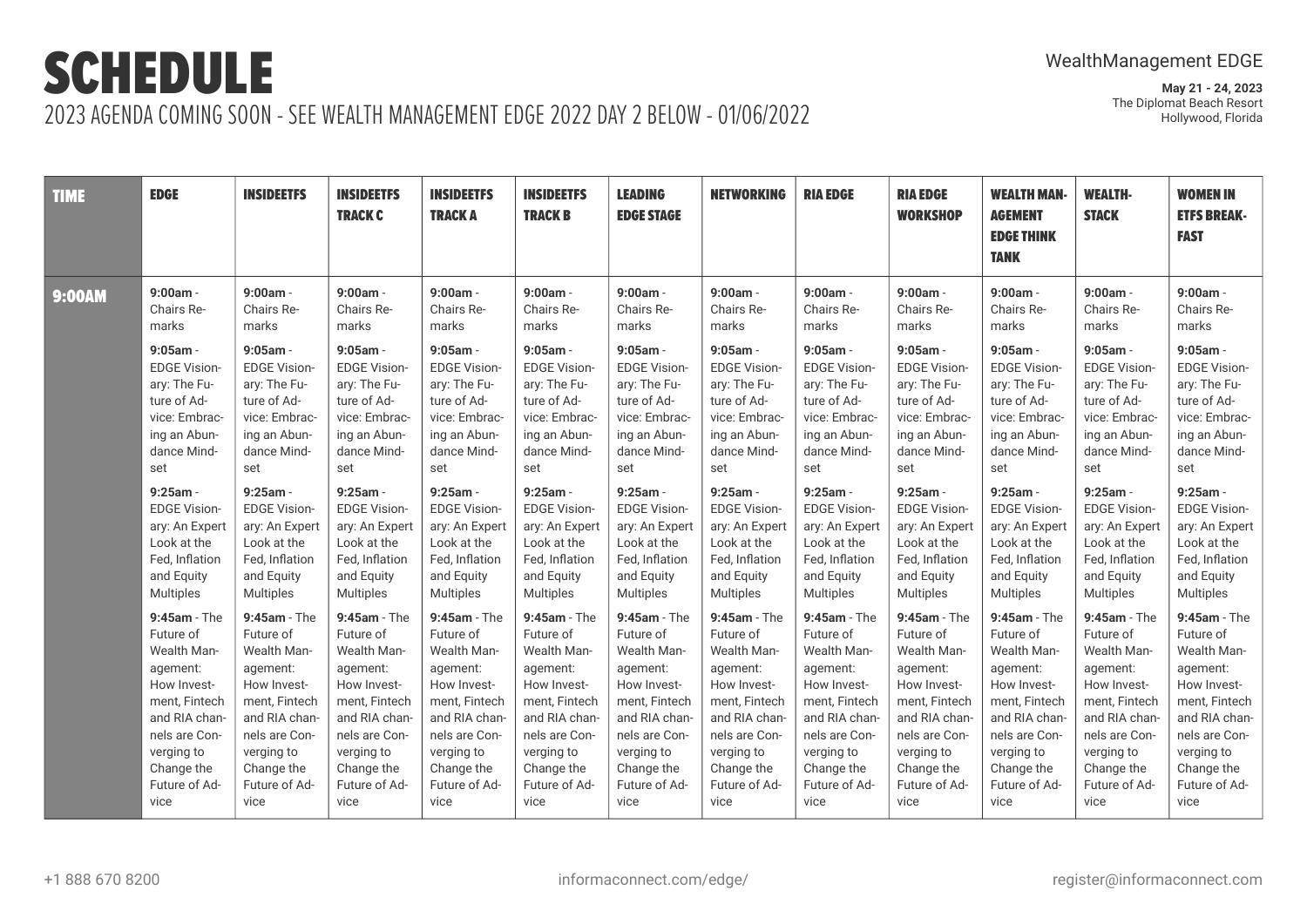**May 21 - 24, 2023** The Diplomat Beach Resort Hollywood, Florida

TIME EDGE INSIDEETFS INSIDEETFS TRACK C INSIDEETFS TRACK A INSIDEETFS TRACK B LEADING EDGE STAGE NETWORKING RIA EDGE RIA EDGE **WORKSHOP** WEALTH MAN-AGEMENT EDGE THINK TANK WEALTH-**STACK** WOMEN IN ETFS BREAK-**FAST** 10:00AM **10:55am** - Chairs Remarks **10:25am** - Innovation Demonstrations **10:25am** - Morning Networking and Refreshment Break in Expo Hall **10:55am** - Chairs Remarks **10:55am** - Chairs Remarks 11:00AM **11:25am** - Accelerating Diversity, Equity & Inclusion in the Wealth, Asset Management and WealthTech Industries Think Tank (11.30 - 1.30) **11:00am** - InsideETFs Visionary: Russell Indexes – Indexing into the future **11:30am** - The Truth About ESGs **11:00am** - Driving the Next Generation of RIA Growth– How Technology, M&A and New Perspectives Will Power the Future of the RIA Channel **11:30am** - RIA CEO All Star Panel **11:00am** - **WealthStack** Visionary: The Embedded Wealth Stack and the **Opportunities** Embedded Finance Brings to Wealth Management **11:30am** - Where are VCs and PEs Investing in the Next Wave of WealthTech and Invest-Tech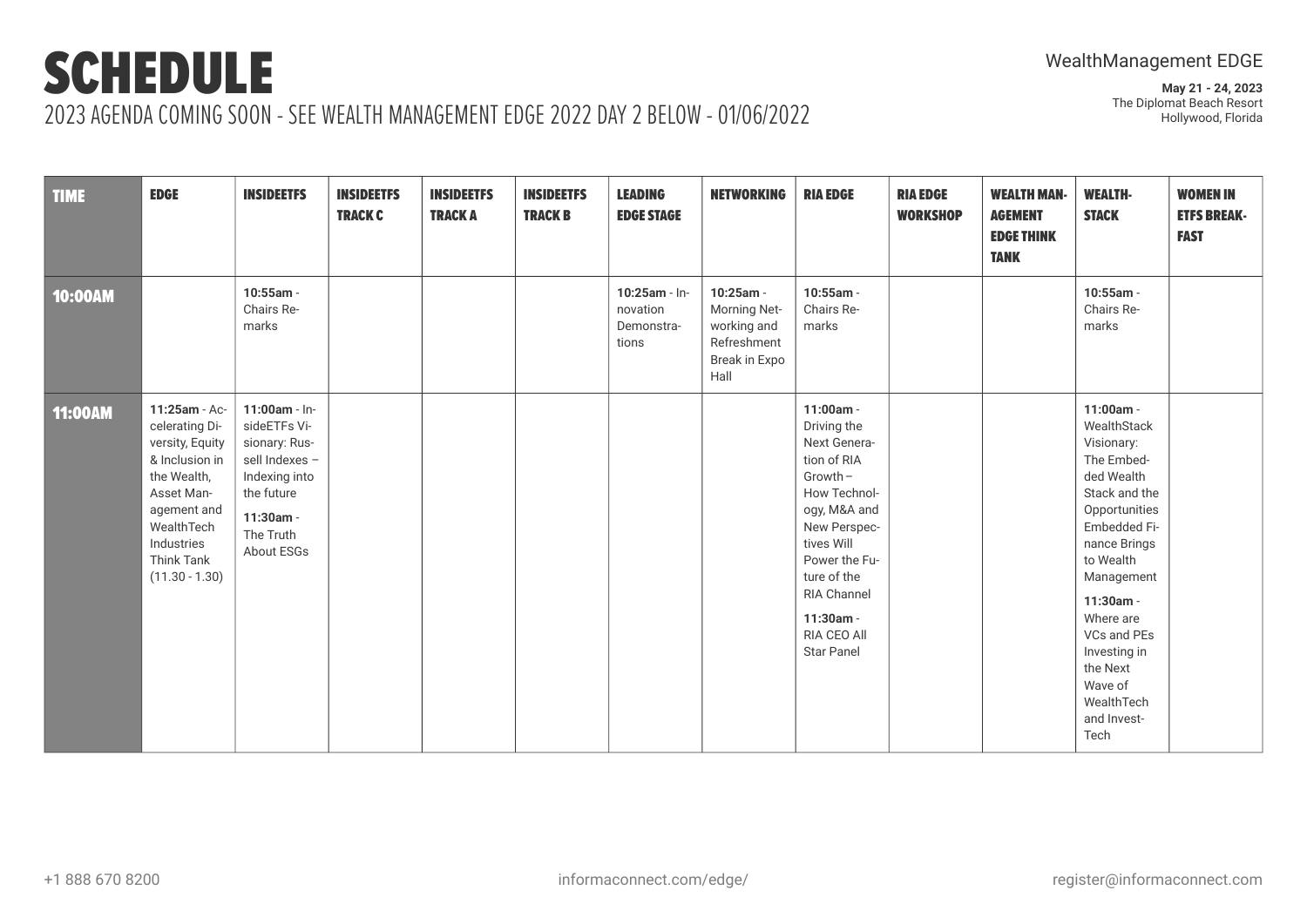# SCHEDULE

## 2023 AGENDA COMING SOON - SEE WEALTH MANAGEMENT EDGE 2022 DAY 2 BELOW - 01/06/2022

| <b>TIME</b>    | <b>EDGE</b> | <b>INSIDEETFS</b>                                   | <b>INSIDEETFS</b><br><b>TRACK C</b> | <b>INSIDEETFS</b><br><b>TRACKA</b> | <b>INSIDEETFS</b><br><b>TRACK B</b> | <b>LEADING</b><br><b>EDGE STAGE</b>                 | <b>NETWORKING</b>                  | <b>RIA EDGE</b> | <b>RIA EDGE</b><br><b>WORKSHOP</b> | <b>WEALTH MAN-</b><br><b>AGEMENT</b><br><b>EDGE THINK</b><br><b>TANK</b>                                                                                                    | <b>WEALTH-</b><br><b>STACK</b> | <b>WOMEN IN</b><br><b>ETFS BREAK-</b><br><b>FAST</b> |
|----------------|-------------|-----------------------------------------------------|-------------------------------------|------------------------------------|-------------------------------------|-----------------------------------------------------|------------------------------------|-----------------|------------------------------------|-----------------------------------------------------------------------------------------------------------------------------------------------------------------------------|--------------------------------|------------------------------------------------------|
| <b>12:00PM</b> |             | $12:10$ pm - In-<br>vesco QQQ<br>Lunch ses-<br>sion |                                     |                                    |                                     | $12:10$ pm - In-<br>novation<br>Demonstra-<br>tions | 12:10pm -<br>Lunch in Expo<br>Hall |                 |                                    | $12:10 \text{pm} -$<br>Accelerating<br>Diversity, Eq-<br>uity & Inclu-<br>sion in the<br>Wealth, Asset<br>Management<br>and<br>WealthTech<br>Industries<br>$(11.30 - 1.30)$ |                                |                                                      |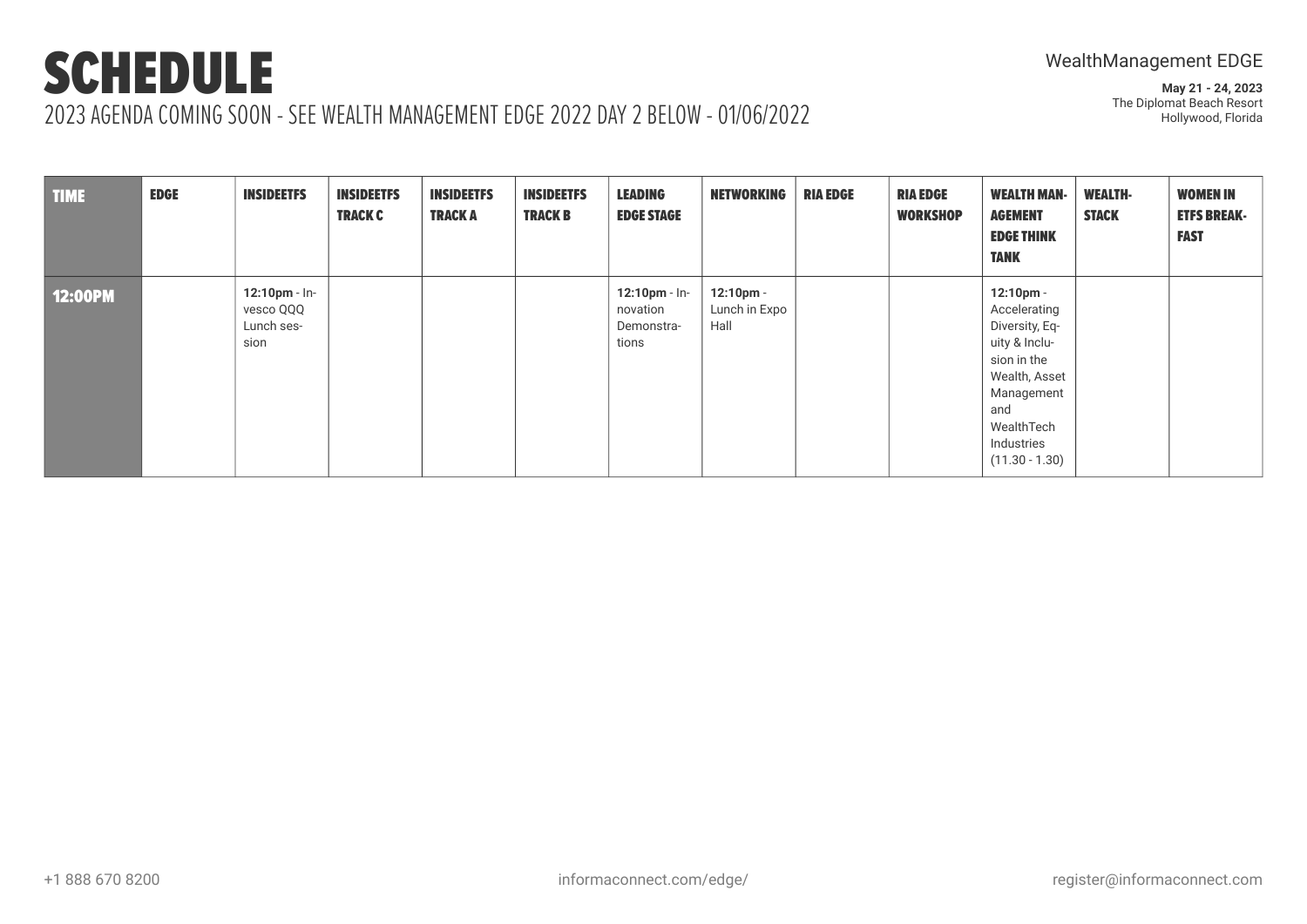# SCHEDULE

**May 21 - 24, 2023** The Diplomat Beach Resort Hollywood, Florida

## 2023 AGENDA COMING SOON - SEE WEALTH MANAGEMENT EDGE 2022 DAY 2 BELOW - 01/06/2022

| <b>TIME</b>   | <b>EDGE</b> | <b>INSIDEETFS</b> | <b>INSIDEETFS</b><br><b>TRACK C</b>                                                                                                                                                                                                              | <b>INSIDEETFS</b><br><b>TRACK A</b>                                                                                                                                                                      | <b>INSIDEETFS</b><br><b>TRACK B</b>                                                                                                                                                                 | <b>LEADING</b><br><b>EDGE STAGE</b> | <b>NETWORKING</b> | <b>RIA EDGE</b> | <b>RIA EDGE</b><br><b>WORKSHOP</b>                                            | <b>WEALTH MAN-</b><br><b>AGEMENT</b><br><b>EDGE THINK</b><br><b>TANK</b> | <b>WEALTH-</b><br><b>STACK</b>                                                                                                                                                                                                                                                                                                                         | <b>WOMEN IN</b><br><b>ETFS BREAK-</b><br><b>FAST</b> |
|---------------|-------------|-------------------|--------------------------------------------------------------------------------------------------------------------------------------------------------------------------------------------------------------------------------------------------|----------------------------------------------------------------------------------------------------------------------------------------------------------------------------------------------------------|-----------------------------------------------------------------------------------------------------------------------------------------------------------------------------------------------------|-------------------------------------|-------------------|-----------------|-------------------------------------------------------------------------------|--------------------------------------------------------------------------|--------------------------------------------------------------------------------------------------------------------------------------------------------------------------------------------------------------------------------------------------------------------------------------------------------------------------------------------------------|------------------------------------------------------|
| <b>1:00PM</b> |             |                   | 1:05pm -<br>Chair's Wel-<br>come<br>$1:10$ pm - Do<br>Alternative In-<br>vestment<br>Strategies Im-<br>prove In-<br>vestor Out-<br>comes?<br>$1:50$ pm - Ac-<br>cessing<br>Emerging In-<br>vestment Op-<br>portunities<br>Through The-<br>matics | $1:05$ pm -<br>Chair's Wel-<br>come<br>1:10pm - Allo-<br>cation Nation:<br>Winning<br>Strategies for<br>Any Portfolio<br>$1:50$ pm -<br>Strategies to<br>Attract and<br>Retain<br>Younger In-<br>vestors | 1:05pm -<br>Chair's Wel-<br>come<br>$1:10$ pm -<br>How to Cre-<br>ate Value<br>Through ESG<br>Investing<br>$1:50$ pm - Un-<br>covering Val-<br>ue with Ac-<br>tively Man-<br>aged Fixed In-<br>come |                                     |                   |                 | 1:05pm -<br>Chair's Wel-<br>come<br>1:10pm - Val-<br>uation & M&A<br>Workshop |                                                                          | $1:05$ pm -<br>Chair's Wel-<br>come<br>$1:10$ pm - The<br>Value of Ad-<br>vice: Articu-<br>lating and<br>Demonstrat-<br>ing Your True<br>"Alpha" to<br>Clients and<br>Prospects<br>1:50pm - De-<br>mocratization<br>of Access to<br>the Invest-<br>ment Experi-<br>ence: How<br>Technology is<br>enabling in-<br>vestors to ac-<br>cess new<br>markets |                                                      |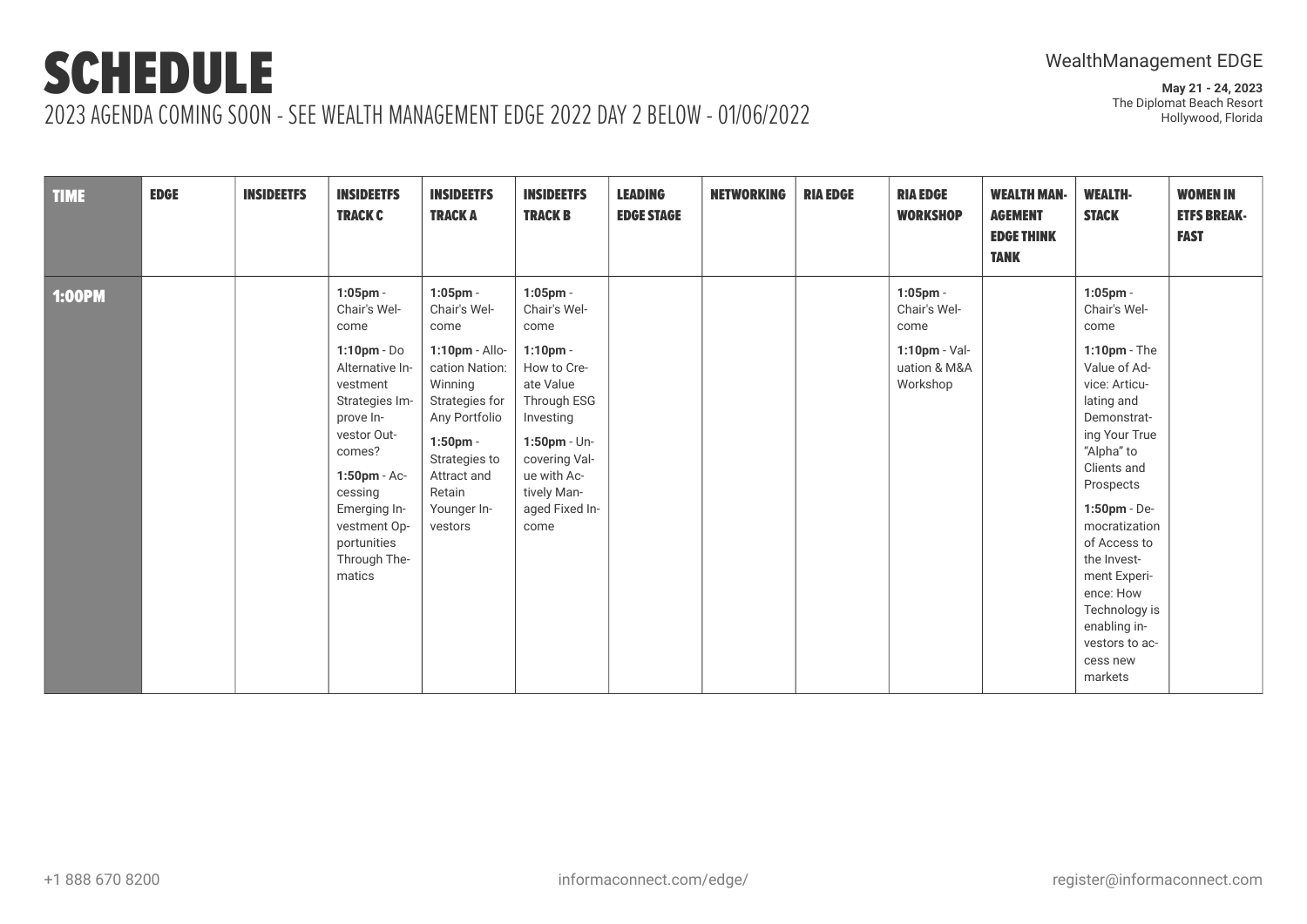| <b>TIME</b>   | <b>EDGE</b> | <b>INSIDEETFS</b>                                                                                                                     | <b>INSIDEETFS</b><br><b>TRACK C</b>                   | <b>INSIDEETFS</b><br><b>TRACKA</b>                                             | <b>INSIDEETFS</b><br><b>TRACK B</b>                                      | <b>LEADING</b><br><b>EDGE STAGE</b>                | <b>NETWORKING</b>                                                                                                                                                     | <b>RIA EDGE</b> | <b>RIA EDGE</b><br><b>WORKSHOP</b>                                                                             | <b>WEALTH MAN-</b><br><b>AGEMENT</b><br><b>EDGE THINK</b><br><b>TANK</b> | <b>WEALTH-</b><br><b>STACK</b>                                                                                             | <b>WOMEN IN</b><br><b>ETFS BREAK-</b><br><b>FAST</b> |
|---------------|-------------|---------------------------------------------------------------------------------------------------------------------------------------|-------------------------------------------------------|--------------------------------------------------------------------------------|--------------------------------------------------------------------------|----------------------------------------------------|-----------------------------------------------------------------------------------------------------------------------------------------------------------------------|-----------------|----------------------------------------------------------------------------------------------------------------|--------------------------------------------------------------------------|----------------------------------------------------------------------------------------------------------------------------|------------------------------------------------------|
| <b>2:00PM</b> |             |                                                                                                                                       | $2:30$ pm - Are<br>TIPS a Good<br>Inflation<br>Hedge? | 2:30pm -<br>ETFs vs. Di-<br>rect Indexing:<br>What Does<br>the Future<br>Hold? | 2:30pm - Reg-<br>ulatory Up-<br>dates - ETF<br>Changes and<br>Challenges |                                                    |                                                                                                                                                                       |                 |                                                                                                                |                                                                          | 2:30pm - Go-<br>ing Global: Is<br>the RIA Busi-<br>ness Model<br>the Future of<br><b>Global Wealth</b><br>Manage-<br>ment? |                                                      |
| 3:00PM        |             | $3:35$ pm -<br>Chair<br>3:40pm - Vital<br>Signs: 4 Key<br>Investment<br><b>Factors For</b><br>Today's Pro-<br>fessional In-<br>vestor |                                                       |                                                                                |                                                                          | $3:10$ pm - In-<br>novation<br>Demonstra-<br>tions | 3:10pm - Af-<br>ternoon Net-<br>working and<br>Refreshment<br>Break in Expo<br>$Hall - Ice$<br>Cream Social<br>Sponsored<br>by: American<br>Century Ser-<br>vices LLC |                 | 3:35pm -<br>Chair<br>$3:40$ pm - Or-<br>ganic Growth<br>(Marketing<br>and Business<br>Development)<br>Workshop |                                                                          | $3:35$ pm -<br>Chair<br>3:40pm - CTO<br>Perspectives<br>- Top Tech<br>Trends                                               |                                                      |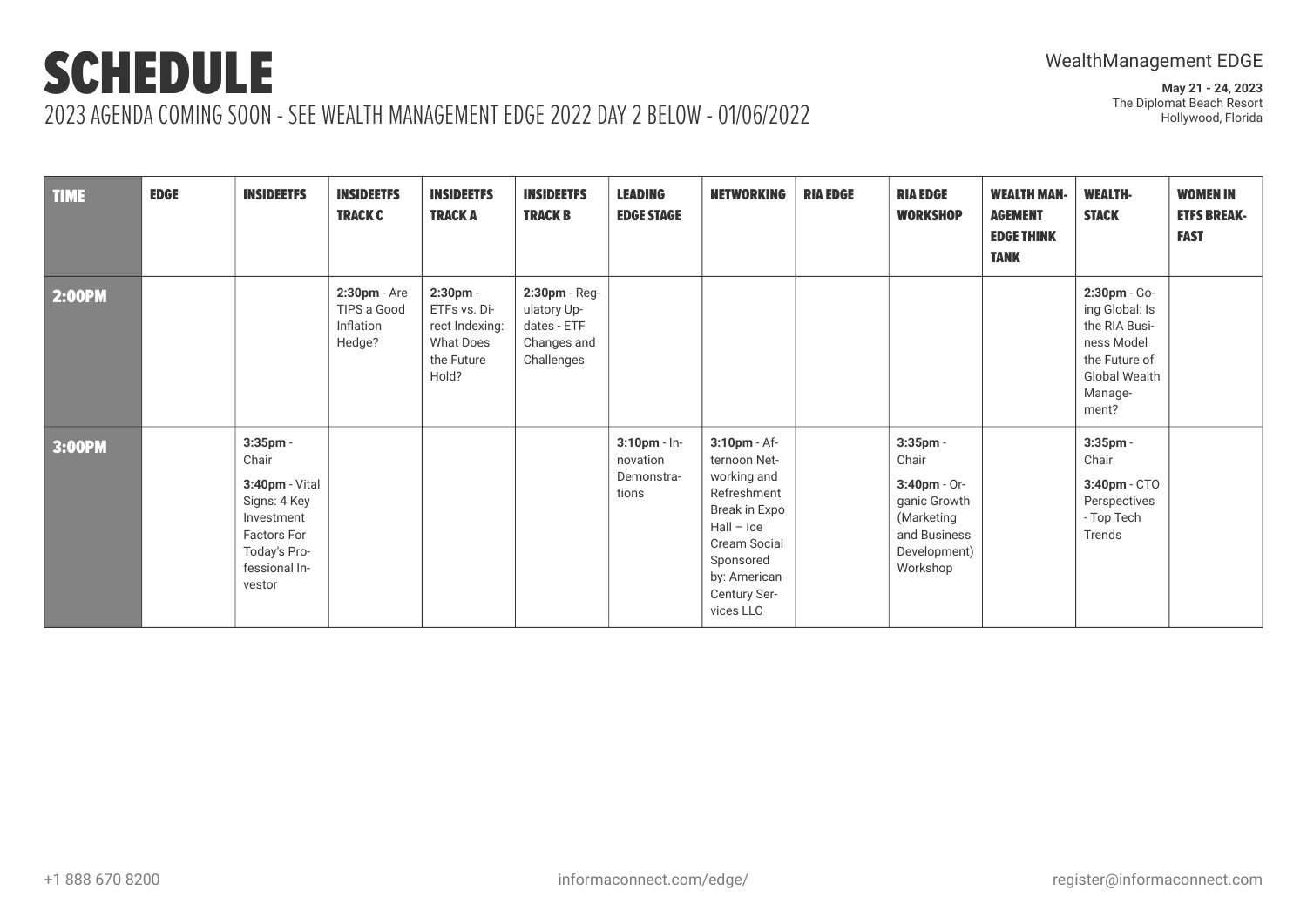# SCHEDULE

**May 21 - 24, 2023** The Diplomat Beach Resort Hollywood, Florida

## 2023 AGENDA COMING SOON - SEE WEALTH MANAGEMENT EDGE 2022 DAY 2 BELOW - 01/06/2022

| <b>TIME</b>   | <b>EDGE</b> | <b>INSIDEETFS</b>                                                                                                                                                                                                                                                                     | <b>INSIDEETFS</b><br><b>TRACK C</b> | <b>INSIDEETFS</b><br><b>TRACKA</b> | <b>INSIDEETFS</b><br><b>TRACK B</b> | <b>LEADING</b><br><b>EDGE STAGE</b>                                                                     | <b>NETWORKING</b>                                                               | <b>RIA EDGE</b> | <b>RIA EDGE</b><br><b>WORKSHOP</b> | <b>WEALTH MAN-</b><br><b>AGEMENT</b><br><b>EDGE THINK</b><br><b>TANK</b> | <b>WEALTH-</b><br><b>STACK</b>                                                                                                                                                  | <b>WOMEN IN</b><br><b>ETFS BREAK-</b><br><b>FAST</b> |
|---------------|-------------|---------------------------------------------------------------------------------------------------------------------------------------------------------------------------------------------------------------------------------------------------------------------------------------|-------------------------------------|------------------------------------|-------------------------------------|---------------------------------------------------------------------------------------------------------|---------------------------------------------------------------------------------|-----------------|------------------------------------|--------------------------------------------------------------------------|---------------------------------------------------------------------------------------------------------------------------------------------------------------------------------|------------------------------------------------------|
| <b>4:00PM</b> |             | 4:20pm - In-<br>sideETFs Vi-<br>sionaries:<br>Finding Long-<br>Term Oppor-<br>tunities in a<br>Short-Term<br>World:<br>Lessons<br>Learned over<br>50 Years on<br><b>Wall Street</b><br>4:40pm - In-<br>sideETFs Vi-<br>sionaries:<br>The Return<br>Implications<br>Of Climate<br>Risk |                                     |                                    |                                     |                                                                                                         |                                                                                 |                 |                                    |                                                                          | 4:20pm -<br>WealthStack<br>Visionary:<br>The End Of<br>Generic In-<br>vesting-Grow-<br>ing Your Busi-<br>ness For The<br>Clients You<br>Serve With<br>The Help Of<br>Technology |                                                      |
| <b>5:00PM</b> |             |                                                                                                                                                                                                                                                                                       |                                     |                                    |                                     | 5:05pm -<br>Leading<br><b>EDGE Stage</b><br>$5:10-5:30-$<br>Best Prac-<br>tices in Talent<br>Management | 5:00pm -<br>Happy Hour<br>in Expo Hall -<br>Sponsored by<br><b>TIFIN Wealth</b> |                 |                                    |                                                                          |                                                                                                                                                                                 |                                                      |
| 6:00PM        |             |                                                                                                                                                                                                                                                                                       |                                     |                                    |                                     |                                                                                                         |                                                                                 |                 |                                    |                                                                          |                                                                                                                                                                                 |                                                      |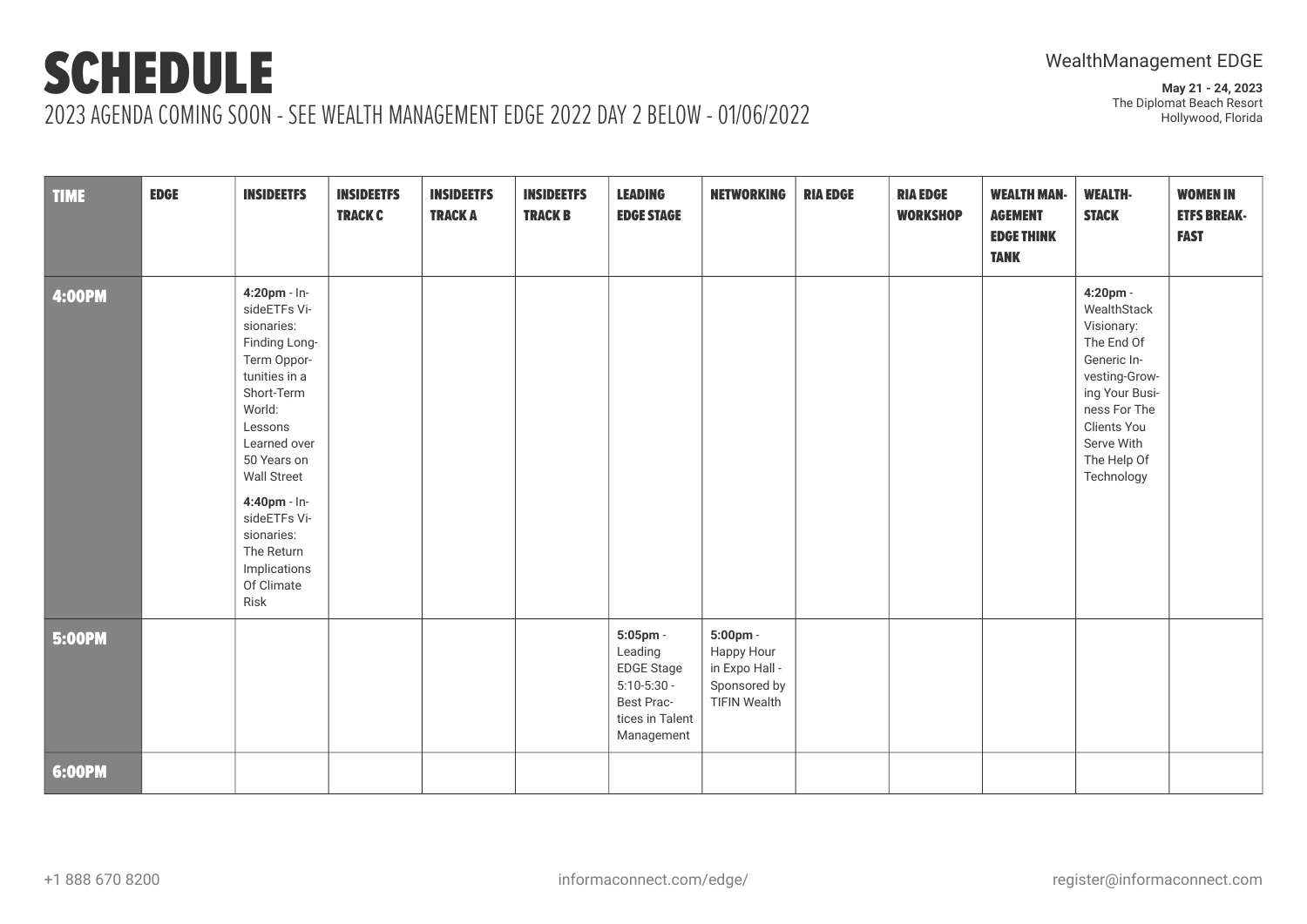## WealthManagement EDGE

| <b>TIME</b>   | <b>EDGE</b>      | <b>INSIDEETFS</b> | <b>INSIDEETFS</b><br><b>TRACK C</b> | <b>INSIDEETFS</b><br><b>TRACK A</b> | <b>INSIDEETFS</b><br><b>TRACK B</b> | <b>LEADING</b><br><b>EDGE STAGE</b> | <b>NETWORKING</b> | <b>RIA EDGE</b> | <b>RIA EDGE</b><br><b>WORKSHOP</b> | <b>WEALTH MAN-</b><br><b>AGEMENT</b><br><b>EDGE THINK</b><br><b>TANK</b> | <b>WEALTH-</b><br><b>STACK</b> | <b>WOMEN IN</b><br><b>ETFS BREAK-</b><br><b>FAST</b> |
|---------------|------------------|-------------------|-------------------------------------|-------------------------------------|-------------------------------------|-------------------------------------|-------------------|-----------------|------------------------------------|--------------------------------------------------------------------------|--------------------------------|------------------------------------------------------|
| <b>7:00PM</b> | $7:25$ pm - Par- | $7:25$ pm - Par-  | 7:25pm - Par-                       | $7:25$ pm - Par-                    | $7:25$ pm - Par-                    | 7:25pm - Par-                       | $7:25$ pm - Par-  | 7:25pm - Par-   | 7:25pm - Par-                      | $7:25$ pm - Par-                                                         | 7:25pm - Par-                  | $7:25$ pm - Par-                                     |
|               | ty Under the     | ty Under the      | ty Under the                        | ty Under the                        | ty Under the                        | ty Under the                        | ty Under the      | ty Under the    | ty Under the                       | ty Under the                                                             | ty Under the                   | ty Under the                                         |
|               | <b>Stars</b>     | <b>Stars</b>      | <b>Stars</b>                        | <b>Stars</b>                        | <b>Stars</b>                        | <b>Stars</b>                        | <b>Stars</b>      | <b>Stars</b>    | <b>Stars</b>                       | <b>Stars</b>                                                             | <b>Stars</b>                   | <b>Stars</b>                                         |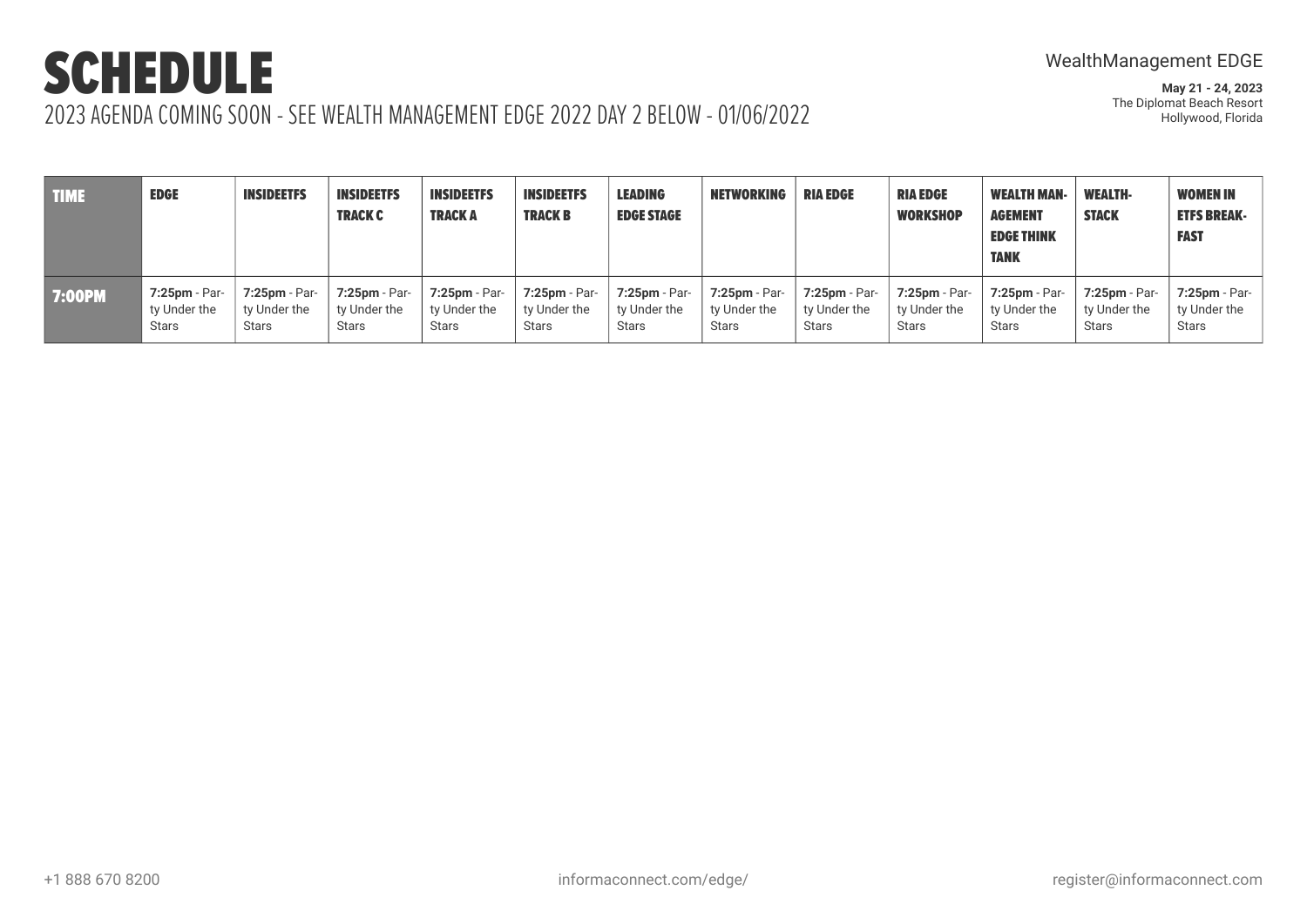## WealthManagement EDGE

**May 21 - 24, 2023** The Diplomat Beach Resort Hollywood, Florida

#### **Registration and Breakfast in Expo Hall**

8:00am - 8:30am Main Conference

#### **Can Money Buy Happiness?**

8:30am - 8:45am Main Conference

The 2021 Herbers & Company Consumer Behavior study reveals some striking results about money vs. level of happiness.

#### **Participants**

**Speaker: Sonya Lutter** - Director of Institutional Research and Education, Herbers & Co.

#### **Teamwork Works**

8:45am - 9:00am Main Conference

Fast-track employee management and productivity by unlocking the keys to effective advisory teams.

#### **Participants**

**Speaker: Angie Herbers** - Founder & Chief Executive, Herbers and Co.

#### **Chair's Remarks**

9:00am - 9:05am Main Conference

#### **Participants**

**Mark Bruno** - Managing Director, Wealth Management, Informa Connect

#### **Welcome and Opening Address: How to make Planning More Efficient**

9:05am - 9:45am Main Conference

Financial planning may be valuable for clients, but it's time-consuming to deliver as a financial advisor, which impacts everything from the price that advisors charge for a financial plan, to the breadth of clients that can be served, and the staffing and technology infrastructure to deliver financial planning advice. In this session, we explore the latest Kitces Research study on "How Financial Advisors Really Do Financial Planning", to understand how long it really takes to create and deliver a financial plan, where time-savings opportunities are (or are not), the role of staff support in scaling financial advice, how technology impacts planning efficiencies, and the interaction between planning expertise (in the form of advanced designations like CFP certification), experience, and niche specializations, in making the delivery of financial planning more efficient.

#### **Participants**

**Keynote Speaker: Michael Kitces** - Chief Financial Planning Nerd, Kitces.com

#### **EDGE Visionary: Crypto Projected to Generate \$5B in Advisory Fees over next 5 Years. How To Get Your Share – Even if You Hate Bitcoin**

9:45am - 10:25am Main Conference

Whether you believe digital assets are a fad/fraud, or a revolutionary technology that will transform commerce on a planetary scale, it offers an unprecedented opportunity for you to attract new clients and AUM. In this provocative session, you'll gain vital knowledge about blockchain and digital assets, enabling you to have meaningful conversations with your clients– helping you serve them while benefiting your own advisory practice.

#### **Participants**

**Keynote Speaker: Ric Edelman** - Founder, Digital Assets Council of Financial Professionals

#### **Morning Refreshment and Networking Break**

10:25am - 10:55am Networking

#### **Town Hall with Ric Edelman**

10:35am - 10:55am Leading Edge Stage

#### **Participants**

**Ric Edelman** - Founder, Digital Assets Council of Financial Professionals

#### **Chairs Remarks**

10:55am - 11:00am InsideETFs

#### **Participants**

**Dodd Kittsley** - National Director, Davis Advisors

#### **Chair's Remarks**

10:55am - 11:00am RIA Edge Workshop

#### **Participants**

**Graham Thomas** - Director, Strategic Partnerships, Wealth Management, Informa Connect

#### **Chairs Remarks**

10:55am - 11:00am WealthStack

#### **Participants**

**Runik Mehrotra** - President and Chief Investment Officer, Vise

#### **InsideETFs Visionary: Economics and the Future of Money**

11:00am - 11:40am InsideETFs

Inside ETFs Visionary: A History of the Financial Crisis and Lessons Learned for the Future

With the advent of the financial crisis in 2008 and the role that the federal government played to put the U.S. economy on the road to recovery, what did we learn from that process and how can we plan for continued stability in another unprecedented recovery Post-Covid?As one of the original members of the U.S. Department of the Treasury/Federal Reserve Transition Team and then Treasurer of the United States for (delete "the following") seven years followed by the recent term as part of the Biden Treasury Transition Team, Treasurer Rios provides her perspectives on lessons learned from her tenure during (change to "two" instead of one) of the most consequential times of our nation's economic historyand how it impacts consumer wealth-building today.

#### **Participants**

**Rosie Rios** - 43rd Treasurer of the United States and CEO, Red River Associates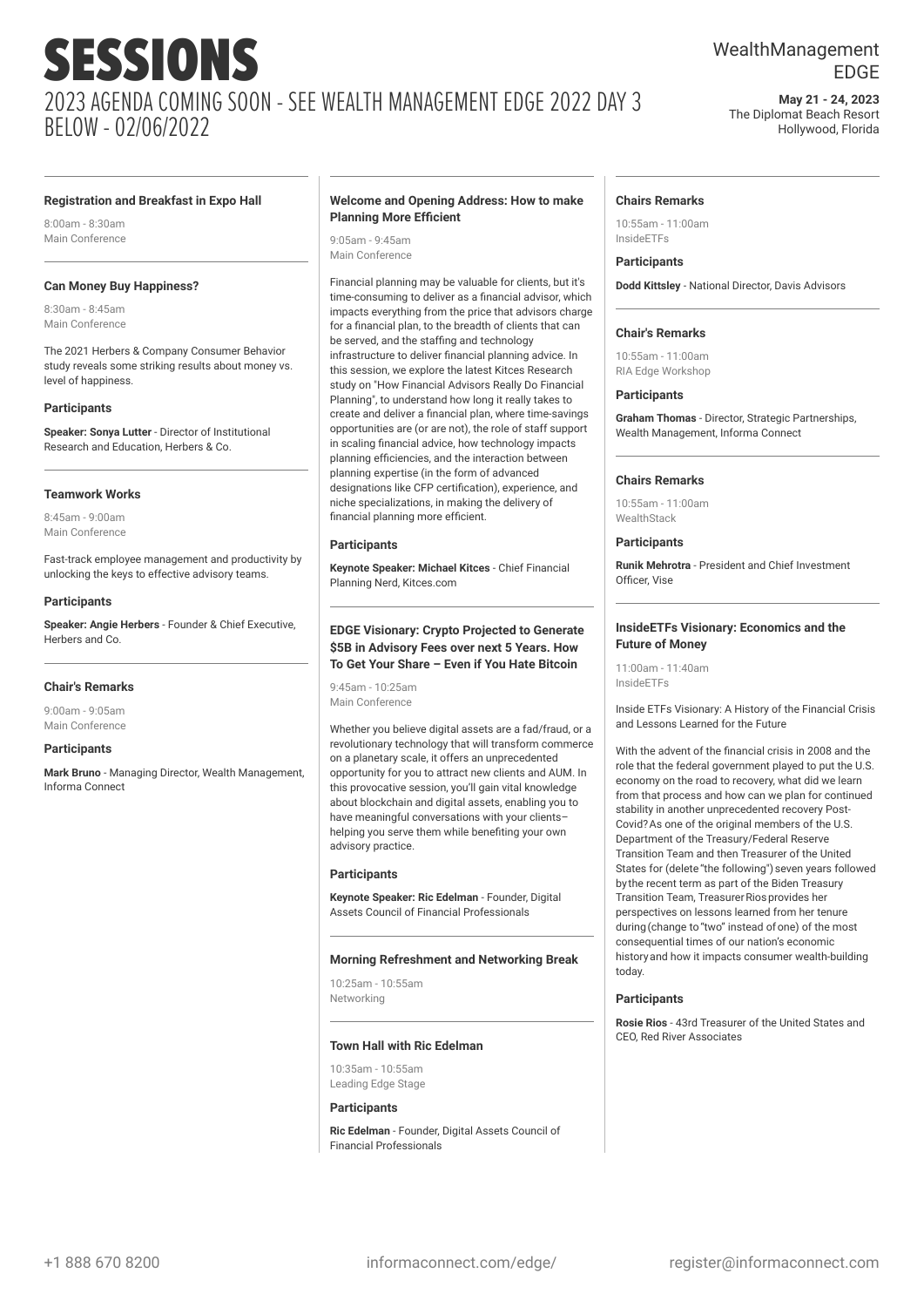## WealthManagement EDGE

**May 21 - 24, 2023** The Diplomat Beach Resort Hollywood, Florida

#### **Talent Management Panel: Aligning Organizational Design and Talent Development to Drive Growth**

11:00am - 11:40am RIA Edge Workshop

This session will provide a framework for evaluating your organizational design and structure – and mapping talent directly into the roles that will ignite growth and drive future success.

#### **Participants**

**Moderator: Brad Bueermann** - CEO, FP Transitions

**Panelist: Martine Lellis** - Chief Talent and Administrative Officer., Mercer Advisors

**Speaker: Brandon Odell** - Partner, The Ensemble Practice LLC

**Panelist: Lisa Crafford** - Director, Head of Business Consulting, BNY Mellon | Pershing

#### **WealthStack Visionary: Wealth Management + Formula 1-What Firms Can Learn From the World's Elite Racing League**

11:00am - 11:40am WealthStack

At first glance, it may seem like wealth management and motor racing have nothing in common, but there's plenty to learn from the world's most prestigious racing teams. Akin to wealth management firms, these teams operate in a tightly regulated space, relying on specialized roles, integrated systems, and innovative technology to perform their best. In this session, we'll take a look into how they operate and the valuable lessons we can put into practice.

#### **Participants**

**Keynote: Adrian Johnstone** - President and Co-Founder, Practifi

#### **New Skool Podcast Live with Michael Kitces on the Leading EDGE Stage**

11:00am - 11:40am Leading Edge Stage

Join The New Skool Podcast hosts Meg Carpenter and Candice Carlton for a live recording with special guest Michael Kitces. The New Skool is an award-winning podcast that demonstrates the power of authenticity and vulnerability in the old school world of finance. This live recording with Michael Kitces will explore Michael's innate ability to be authentic in everything he does. The live conversation will also dive into powerful examples of how the New Skool mindset drives continued growth and expansion for one of our industry's greatest influencers.

#### **Participants**

**Megan Carpenter** - CEO & Co-Founder, FiComm Partners, LLC

**Candice Carlton** - EVP and Head of Advisor Education, FiComm Partners LLC

**Michael Kitces** - Chief Financial Planning Nerd, Kitces.com

#### **Diversifying from Traditional Asset Classes: Top 5 Crypto/NFT/DeFi Questions**

11:40am - 12:20pm InsideETFs

Top 5 Crypto/NFT/DeFi Questions

#### **Participants**

**Moderator: David Armstrong** - Editor-in-chief and Executive Director of Content, WealthManagement.com

**Panelist: Chris King** - CEO, Eaglebrook

**Panelist: Roxanna Islam CFA** - Associate Director of Research, VettaFi

**Panelist: Sharon Liebowitz** - Senior Director, Innovation & Strategy, S&P Dow Jones Indices

#### **M&A and Talent Acquisition: Hire or Acquire? Navigating the Battle for Talent in the RIA**

11:40am - 12:20pm RIA Edge Workshop

The panel will focus on the competition for talent and how RIAs can effectively recruit, or use M&A, as a way to add new talent and accelerate their growth.

#### **Participants**

**Moderator: Mark Bruno** - Managing Director, Wealth Management, Informa Connect

**Panelist: John Furey** - Managing Partner, Advisor Growth Strategies

**Panelist: Brandon Kawal** - Principal, Advisor Growth Strategies

**Panelist: Frank Bub** - Head of Wealth Management Consulting, CAPTRUST

#### **Scale and Sophistication: Technology to Deliver Customized Wealth Management, Elevated Client Experiences**

11:40am - 12:20pm **WealthStack** 

This session will highlight how some of the most innovative advisors and technology providers are delivering highly customized – but also highly efficient – services to investors. Specifically, this panel will examine strategies and tools to create investment portfolios that align with clients' values, goals and risk profiles.

#### **Participants**

**Moderator: Davis Janowski** - Senior Technology Editor, WealthManagement.com

**Panelist: Pete Hess** - President, Mid Markets, InvestCloud

**Panelist: James Mackinaw** - Head of U.S. Client Engagement, BlackRock Aladdin Wealth Tech

**Panelist: Jack Swift** - President and CRO, TIFIN

#### **Lunch for all Participants in Expo Hall**

 $12:20$ pm - 1:25pm Networking

#### **Town Hall with Rosie Rios**

12:20pm - 12:40pm Leading Edge Stage

Town Hall with Rosie Rios, 43rd Treasurer of the United States

CEO, Red River Associates

#### **Participants**

**Rosie Rios** - 43rd Treasurer of the United States and CEO, Red River Associates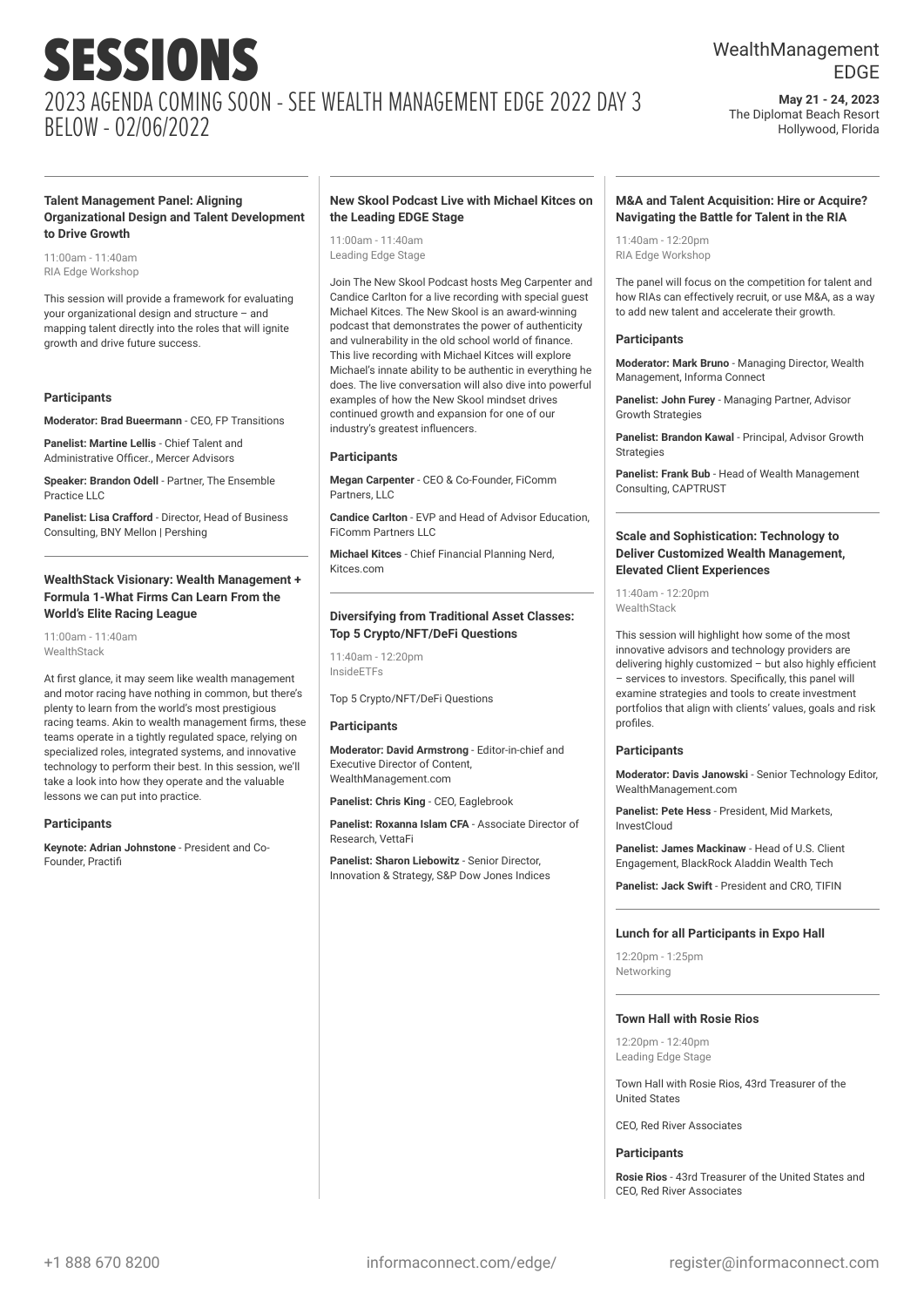## WealthManagement EDGE

**May 21 - 24, 2023** The Diplomat Beach Resort Hollywood, Florida

#### **Lunch Session: All Things Digital Assets**

 $12:20$ pm - 1:25pm InsideETFs- Lunch Session: All Things Digital Assets

A lively discussion around digital asset markets, digital asset regulation & digital asset ETF regulation.

#### **Participants**

**Speaker: David LaValle** - Senior Managing Director, Global Head of ETFs, Grayscale Investments

#### **WealthStack Visionary: Blending Behavioral Psychology with WealthTech: The New Frontier of Fiduciary Advice**

12:20pm - 1:25pm WealthStack- Lunch Session: Keynote Address

WealthStack Visionary: Blending Behavioral Psychology with WealthTech: The New Frontier of Fiduciary Advice

The importance of behavioral finance as a central piece of the advisor value proposition is increasingly well-understood. However, most current efforts around incorporating behavioral finance revolve around simple client education. While education is foundational, it must be augmented by embedded technology if it is to be as effective as desired. Join psychologist and New York Times bestselling author Dr. Daniel Crosby for an applied look at the future of behavioral tech.

#### **Participants**

**Daniel Crosby** - Chief Behavioral Officer, Orion Advisor **Technology** 

#### **Celebrity Fireside: The Family Business - Secrets to Success On & Off the Field**

1:25pm - 2:05pm

NFL legends Eli and Archie Manning will join us to discuss the secrets of their success on the football field and in the business world – while also sharing their perspectives on managing family and intergenerational wealth in this exclusive keynote Q&A.

#### **Participants**

**Speaker: Eli Manning** - Two-Time Super Bowl-Winning Quarterback & Two-Time Super Bowl MVP, Formerly New York Giants

**Speaker: Archie Manning** - Former NFL Pro Quarterback, Formerly New Orleans Saints

**Interviewer: Meghan McCartan** - Managing Director, Head of Marketing, Hightower Advisors

#### **Wealth 2.0: The Nexus of Digital Services and Human Advice**

 $2.05$ pm -  $2.45$ pm

As more advisors have relied on digital platforms and tools to deliver advice over the last two years, the wealth management industry has undergone a major transformation. Clients and prospects are demanding and expecting more convenience, increased access and a heightened digital experience from their wealth managers. The "human" side of advice will forever be at the core, but the advent of digital platforms and communication tools will shape the future of the industry. How should advisory firms balance and integrate their digital services and human advice? This session will offer an inside look at the wealth management firm of the future.

#### **Participants**

**Moderator: Diana Britton** - Managing Editor, WealthManagement.com

**Brent Weiss - Co- Founder, Facet Wealth** 

**Megan Gorman** - Founder & Managing Partner, Chequers Financial Management

#### **Networking and Refreshment Break in the Expo Hall**

2:45pm - 3:10pm Networking

#### **Town Hall with Michael Kitces**

2:45pm - 3:10pm Leading Edge Stage

#### **Participants**

**Michael Kitces** - Chief Financial Planning Nerd, Kitces.com

#### **Chair's remarks**

 $3:10$ pm -  $3:15$ pm InsideETFs

#### **Participants**

**Dodd Kittsley** - National Director, Davis Advisors

#### **Chair's remarks**

3:10pm - 3:15pm RIA Edge Workshop

#### **Participants**

**Graham Thomas** - Director, Strategic Partnerships, Wealth Management, Informa Connect

#### **Chair's remarks**

3:10pm - 3:15pm WealthStack

#### **Participants**

**Thomas Canals** - Account Executive, Vise

#### **InsideETFs Visionaries**

3:15pm - 3:35pm InsideETFs

The Next 20 Years of ETFs…

As our industry continues to evolve, we have seen ETFs play a significant role in almost every global sector. The financial atmosphere is accepting new ways of investing and utilizing technology to personalize how we invest and even adopt new forms of currencies. In this discussion, I look forward to discussing what I believe is to come in ETFs and the overall investment landscape.

Reggie Brown, Principal, GTS

#### **Participants**

**Visionary: Reggie Browne** - Principal, GTS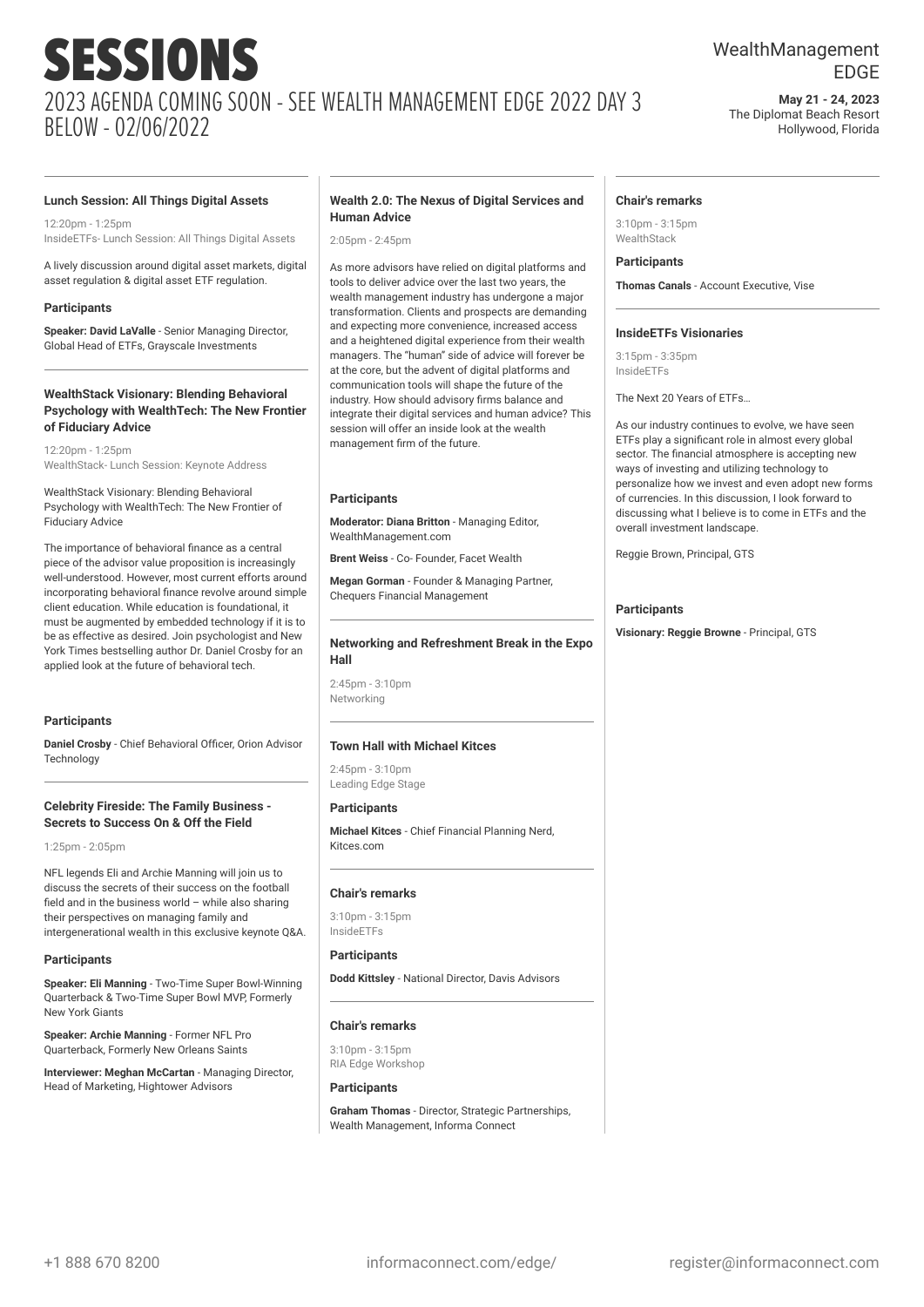## WealthManagement EDGE

**May 21 - 24, 2023** The Diplomat Beach Resort Hollywood, Florida

#### **Advanced Financial Planning Workshop**

3:15pm - 5:15pm RIA Edge Workshop

This workshop will be a deep-dive into the latest financial planning, retirement income and goals-based planning strategies being implement by the industry's top advisors. It will offer insights into how to create customizable – but living, breathing financial plans – and how new investment and technology solutions can help address a range of client objectives and needs.

3:15-4:15

Presenter: Jamie Hopkins, Managing Partner of Wealth Solutions Carson

4:15-4:45

Presenter: Mark Paulson, Vice President, Hedge Business Development, Allianz Life

4:45-5:15

Advanced Financial Planning Panel:

Moderator: Fred Barstein, Founder & CEO, TRAU, TPSU and 401KTV

Panelists: Andrew Altfest, CFP®, MBA

President, Altfest Personal Wealth Management and Founder & CEO, FP Alpha

Melissa Joy, CFP, Founder, Pearl Planning

#### **Participants**

**Speaker: Jamie Hopkins** - Managing Partner of Wealth Solutions, Carson Group

**Speaker: Mark Paulson** - Vice President, Hedge Business Development, Allianz Life

**Speaker: Andrew Altfest** - President, Altfest Personal Wealth Management

**Speaker: Fred Barstein** - Founder & CEO, TRAU, TPSU, and 401kTV

**Speaker: Melissa Joy** - Founder, Pearl Planning

**Scale vs. Service: How Technology Can Allow Wealth Managers to Personalize the Delivery of Planning, Investments and "Outcome-Oriented Advice"**

3:15pm - 3:55pm **WealthStack** 

#### **Participants**

**Moderator: William Trout** - Director of Wealth Management, Javelin Strategy & Research

**Panelist: Shannon Spotswood** - President, RFG Advisory

**Panelist: Adrian Johnstone** - President and Co-Founder, Practifi

#### **Policy Implications on Investor Portfolios**

3:35pm - 3:55pm InsideETFs

The post-pandemic era has been characterized by a coordinated effort to simulate the global economy. This fiscal policy has created a mismatch between easy money and a lack of goods and services, leaving central bankers vowing to fight inflation. Can they walk a fine line and engineer a soft landing, or will they over tighten and cause a recession?

#### **Participants**

**Jeffrey Sherman** - Deputy Chief Investment Officer, DoubleLine Capital

#### **The State of Bitcoin ETFs**

3:55pm - 4:35pm InsideETFs

When will a spot bitcoin ETF be approved? What are the current bitcoin alternatives for advisors? What role should crypto play in a portfolio? We'll discuss these key questions and more with our expert panel.

#### **Participants**

**Moderator: Nate Geraci** - President, The ETF Store and Host, ETF Prime

**Panelist: David LaValle** - Senior Managing Director, Global Head of ETFs, Grayscale Investments

**Panelist: Jackson Wood** - Portfolio Manager, Freedom Day Solutions

**Panelist: Bruno Sousa** - Head of Global Expansion and Interim Head of U.S., Hashdex

#### **The Art And Science Of Client Experience: Practical Ways To Use Data To Drive Deeper Engagement And Growth**

3:55pm - 4:35pm WealthStack

There was a time when the idea of a data-driven client experience was novel. Today it is table-stakes for any progressive firm. But what does that look like?

In this presentation, panelists Jud Mackrill and Julie Littlechild will examine what it really means to use data to truly modernize your business and client experience. They will share specific examples of how firms are capturing and using data to not only drive efficiency, but to drive profound engagement and meaningful growth.

#### **Participants**

**Moderator: Megan Carpenter** - CEO & Co-Founder, FiComm Partners, LLC

**Panelist: Julie Littlechild** - Founder, Absolute Engagement

**Panelist: Jud Mackrill** - CEO & Cofounder, Milemarker

**Panelist: Robert Sofia** - CEO, Snappy Kraken

#### **What You Need to Know About the Risks, Rewards and Opportunities of Investing in China**

4:35pm - 5:15pm InsideETFs

#### **Participants**

**Moderator: Julie Abbett** - ETF Sales, J.P. Morgan Chase & Co

**Panelist: Perth Tolle** - Founder, Life + Liberty Indexes

#### **WealthStack Visionary: Disruptive Tech and the Evolution of Thematic Investing**

4:35pm - 4:55pm **WealthStack** 

Disruptive Tech and the Evolution of Thematic Investing

#### **Participants**

**Pavel Vaynshtok** - Managing Director, Global Head of Strategy Indices, S&P Dow Jones Indices

#### **The 2022 Protective Investing Playbook**

 $4:55$ pm -  $5:15$ pm WealthStack

From healthcare expenses to education and income needs, people are ever more responsible for their own financial security. With international crises, historicallystretched equity valuations, and record-low interest rates, it hasn't been easy to avoid distraction and keep clients' heads in the game.

To help investors stay the course and get their portfolios over this wall of worry, advisors are increasingly turning to a class of defined-outcome financial solutions known as protective investments.

Halo Investing's 2022 Protective Investing Playbook uses a level-headed approach to help advisors confidently lead investment and retirement conversations with clients.

In this strategic overview, Halo Investing's Head of Business Development Joanna Kanakis will discuss:

· Offensive plays to help improve upside capture while mitigating downside exposure.

· Defensive plays for varying levels of principal protection.

· How protective investing can improve client outcomes while differentiating an advisor's capabilities.

#### **Participants**

**Speaker: Joanna Kanakis** - Executive Vice President, Head of Business Development, Halo Investing, LLC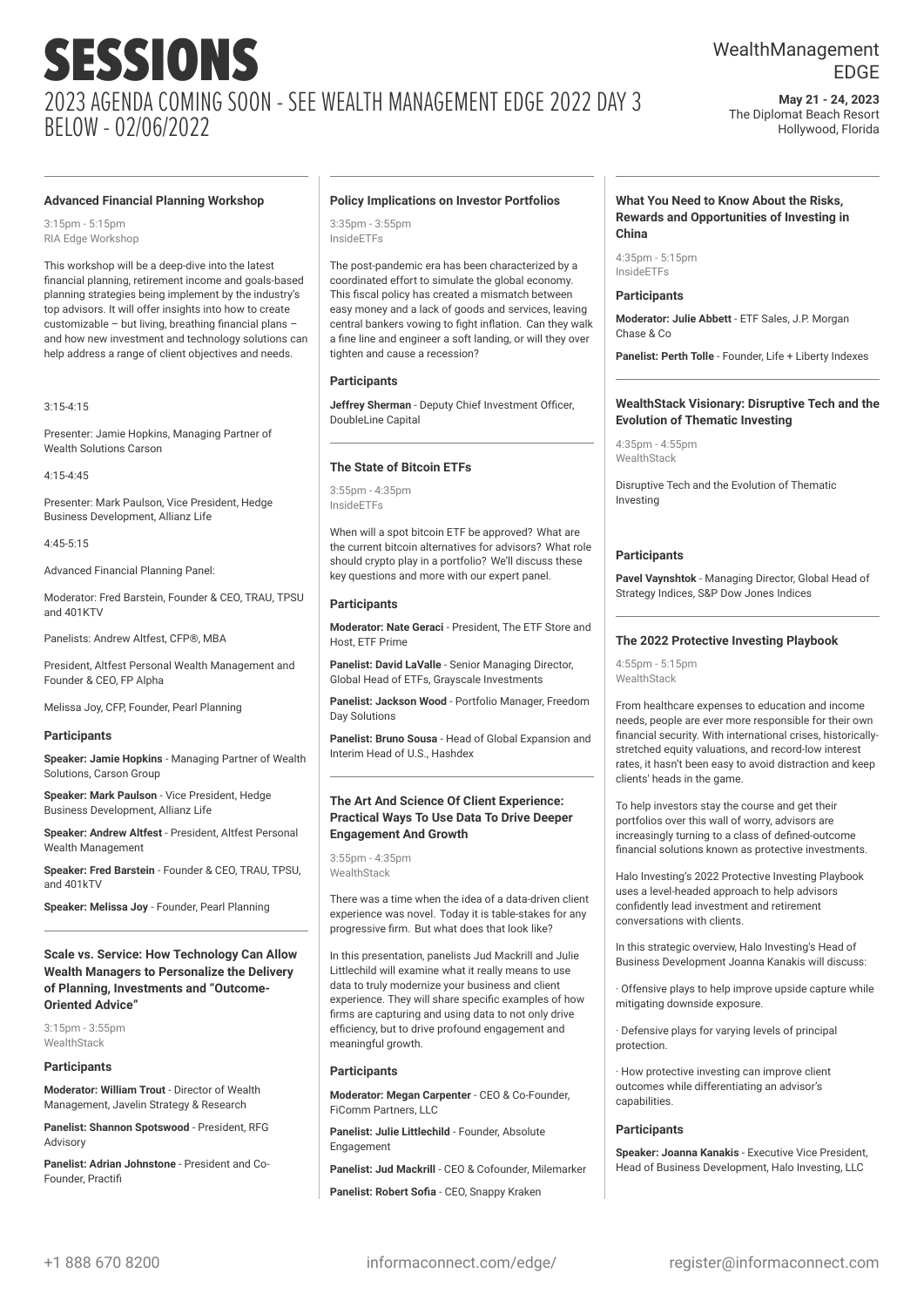**May 21 - 24, 2023** The Diplomat Beach Resort Hollywood, Florida

#### **Happy Hour in Expo Hall**

5:15pm - 6:45pm Networking

#### **M&A Limits Redefined**

5:15pm - 6:15pm Leading Edge Stage

John Furey and Brandon Kawal will share insights on the changing battle lines for M&A from the latest "RIA Deal Room" report, sponsored by BlackRock. Understanding both the buyer landscape and a seller's "story" matters now more than ever. Stop by for highlights from the research including AGS's perspective on the evolution of transaction structures, increased interest from institutional capital, and what the deceleration in the median-adjusted EBITDA multiple means for the industry.

#### **Participants**

**Brandon Kawal** - Principal, Advisor Growth Strategies

**John Furey** - Managing Partner, Advisor Growth Strategies

#### **Pool Party - Sponsored by InvestCloud**

8:00pm - 10:00pm

InvestCloud invites you to enjoy a night with great food…..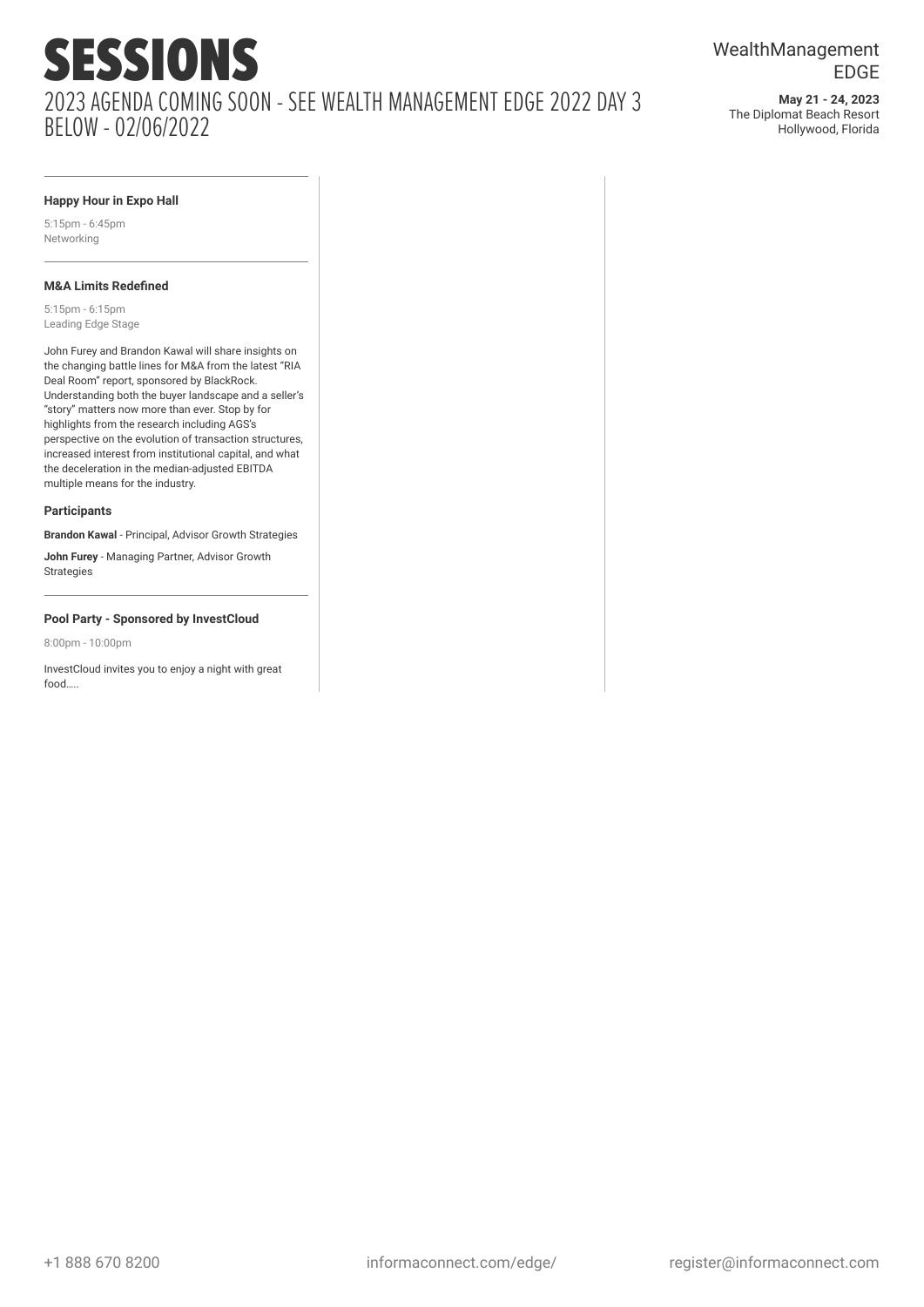| <b>TIME</b>   | <b>INSIDEETFS</b>             | <b>INSIDEETFS-LUNCH</b><br><b>SESSION: ALL THINGS</b><br><b>DIGITAL ASSETS</b> | <b>LEADING EDGE STAGE</b>               | <b>MAIN CONFERENCE</b>                                                                                                                                                                                                                                                                         | <b>NETWORKING</b>                                          | <b>RIA EDGE WORKSHOP</b>       | <b>WEALTHSTACK</b>            | <b>WEALTHSTACK-LUNCH</b><br><b>SESSION: KEYNOTE</b><br><b>ADDRESS</b> |
|---------------|-------------------------------|--------------------------------------------------------------------------------|-----------------------------------------|------------------------------------------------------------------------------------------------------------------------------------------------------------------------------------------------------------------------------------------------------------------------------------------------|------------------------------------------------------------|--------------------------------|-------------------------------|-----------------------------------------------------------------------|
| 8:00AM        |                               |                                                                                |                                         | 8:00am - Registration<br>and Breakfast in Expo<br>Hall<br>8:30am - Can Money<br><b>Buy Happiness?</b><br>8:45am - Teamwork<br>Works                                                                                                                                                            |                                                            |                                |                               |                                                                       |
| <b>9:00AM</b> |                               |                                                                                |                                         | 9:00am - Chair's Re-<br>marks<br>9:05am - Welcome<br>and Opening Address:<br>How to make Plan-<br>ning More Efficient<br>9:45am - EDGE Vision-<br>ary: Crypto Projected<br>to Generate \$5B in Ad-<br>visory Fees over next<br>5 Years. How To Get<br>Your Share - Even if<br>You Hate Bitcoin |                                                            |                                |                               |                                                                       |
| 10:00AM       | 10:55am - Chairs Re-<br>marks |                                                                                | 10:35am - Town Hall<br>with Ric Edelman |                                                                                                                                                                                                                                                                                                | 10:25am - Morning<br>Refreshment and Net-<br>working Break | 10:55am - Chair's Re-<br>marks | 10:55am - Chairs Re-<br>marks |                                                                       |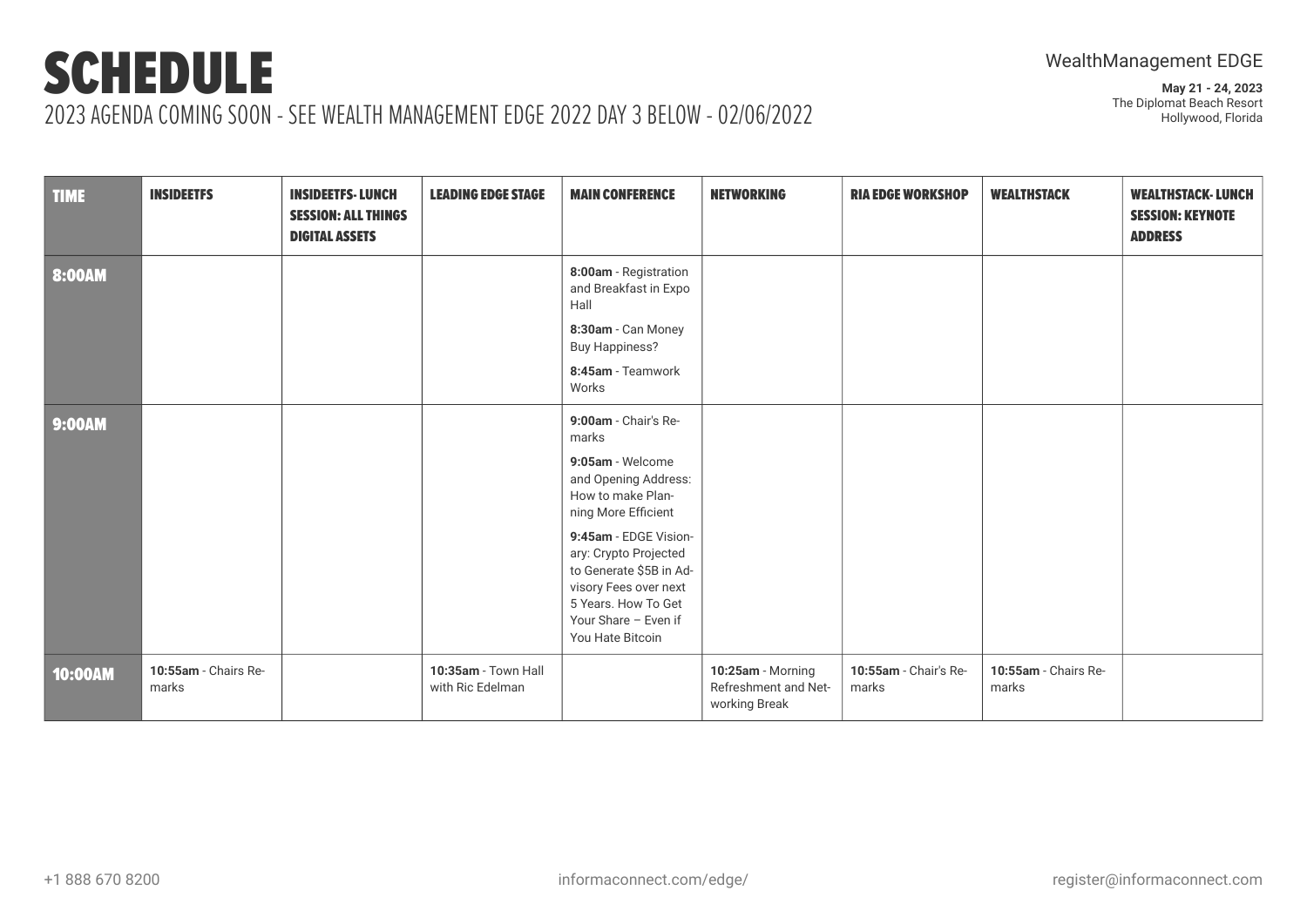| <b>TIME</b>    | <b>INSIDEETFS</b>                                                                                                                                                                    | <b>INSIDEETFS-LUNCH</b><br><b>SESSION: ALL THINGS</b><br><b>DIGITAL ASSETS</b>                              | <b>LEADING EDGE STAGE</b>                                                                                   | <b>MAIN CONFERENCE</b>                                                                                      | <b>NETWORKING</b>                                                                                           | <b>RIA EDGE WORKSHOP</b>                                                                                                                                                                                                                               | <b>WEALTHSTACK</b>                                                                                                                                                                                                                                                                                       | <b>WEALTHSTACK-LUNCH</b><br><b>SESSION: KEYNOTE</b><br><b>ADDRESS</b>                                                                                   |
|----------------|--------------------------------------------------------------------------------------------------------------------------------------------------------------------------------------|-------------------------------------------------------------------------------------------------------------|-------------------------------------------------------------------------------------------------------------|-------------------------------------------------------------------------------------------------------------|-------------------------------------------------------------------------------------------------------------|--------------------------------------------------------------------------------------------------------------------------------------------------------------------------------------------------------------------------------------------------------|----------------------------------------------------------------------------------------------------------------------------------------------------------------------------------------------------------------------------------------------------------------------------------------------------------|---------------------------------------------------------------------------------------------------------------------------------------------------------|
| <b>11:00AM</b> | 11:00am - InsideETFs<br>Visionary: Economics<br>and the Future of<br>Money<br>11:40am - Diversifying<br>from Traditional Asset<br>Classes: Top 5 Cryp-<br>to/NFT/DeFi Ques-<br>tions |                                                                                                             | 11:00am - New Skool<br>Podcast Live with<br>Michael Kitces on the<br>Leading EDGE Stage                     |                                                                                                             |                                                                                                             | $11:00am - Talent$<br>Management Panel:<br>Aligning Organization-<br>al Design and Talent<br>Development to Drive<br>Growth<br>11:40am - M&A and<br><b>Talent Acquisition:</b><br>Hire or Acquire? Navi-<br>gating the Battle for<br>Talent in the RIA | 11:00am - Wealth-<br>Stack Visionary:<br><b>Wealth Management</b><br>+ Formula 1-What<br>Firms Can Learn From<br>the World's Elite Rac-<br>ing League<br>11:40am - Scale and<br>Sophistication: Tech-<br>nology to Deliver Cus-<br>tomized Wealth Man-<br>agement, Elevated<br><b>Client Experiences</b> |                                                                                                                                                         |
| 12:00PM        |                                                                                                                                                                                      | 12:20pm - Lunch Ses-<br>sion: All Things Digital<br>Assets                                                  | 12:20pm - Town Hall<br>with Rosie Rios                                                                      |                                                                                                             | 12:20pm - Lunch for<br>all Participants in Ex-<br>po Hall                                                   |                                                                                                                                                                                                                                                        |                                                                                                                                                                                                                                                                                                          | 12:20pm - Wealth-<br><b>Stack Visionary:</b><br><b>Blending Behavioral</b><br>Psychology with<br>WealthTech: The New<br>Frontier of Fiduciary<br>Advice |
| <b>1:00PM</b>  | 1:25pm - Celebrity<br>Fireside: The Family<br><b>Business - Secrets to</b><br>Success On & Off the<br>Field                                                                          | 1:25pm - Celebrity<br>Fireside: The Family<br><b>Business - Secrets to</b><br>Success On & Off the<br>Field | 1:25pm - Celebrity<br>Fireside: The Family<br><b>Business - Secrets to</b><br>Success On & Off the<br>Field | 1:25pm - Celebrity<br>Fireside: The Family<br><b>Business - Secrets to</b><br>Success On & Off the<br>Field | 1:25pm - Celebrity<br>Fireside: The Family<br><b>Business - Secrets to</b><br>Success On & Off the<br>Field | 1:25pm - Celebrity<br>Fireside: The Family<br><b>Business - Secrets to</b><br>Success On & Off the<br>Field                                                                                                                                            | 1:25pm - Celebrity<br>Fireside: The Family<br><b>Business - Secrets to</b><br>Success On & Off the<br>Field                                                                                                                                                                                              | 1:25pm - Celebrity<br>Fireside: The Family<br><b>Business - Secrets to</b><br>Success On & Off the<br>Field                                             |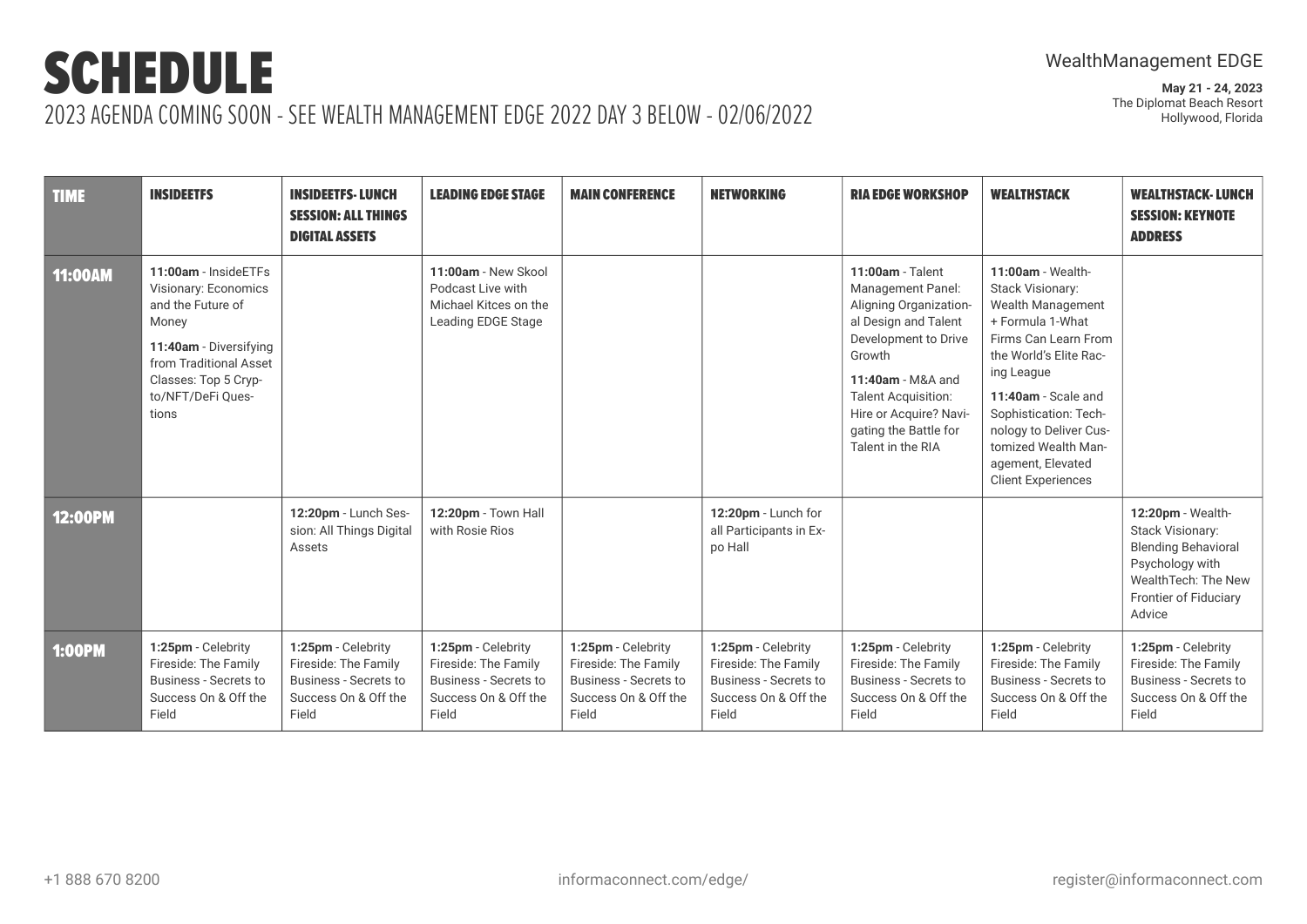| <b>TIME</b>   | <b>INSIDEETFS</b>                                                            | <b>INSIDEETFS-LUNCH</b><br><b>SESSION: ALL THINGS</b><br><b>DIGITAL ASSETS</b> | <b>LEADING EDGE STAGE</b>                                                    | <b>MAIN CONFERENCE</b>                                                       | <b>NETWORKING</b>                                                            | <b>RIA EDGE WORKSHOP</b>                                                     | <b>WEALTHSTACK</b>                                                                                                                     | <b>WEALTHSTACK-LUNCH</b><br><b>SESSION: KEYNOTE</b><br><b>ADDRESS</b>        |
|---------------|------------------------------------------------------------------------------|--------------------------------------------------------------------------------|------------------------------------------------------------------------------|------------------------------------------------------------------------------|------------------------------------------------------------------------------|------------------------------------------------------------------------------|----------------------------------------------------------------------------------------------------------------------------------------|------------------------------------------------------------------------------|
| <b>2:00PM</b> | 2:05pm - Wealth 2.0:<br>The Nexus of Digital<br>Services and Human<br>Advice | 2:05pm - Wealth 2.0:<br>The Nexus of Digital<br>Services and Human<br>Advice   | 2:05pm - Wealth 2.0:<br>The Nexus of Digital<br>Services and Human<br>Advice | 2:05pm - Wealth 2.0:<br>The Nexus of Digital<br>Services and Human<br>Advice | 2:05pm - Wealth 2.0:<br>The Nexus of Digital<br>Services and Human<br>Advice | 2:05pm - Wealth 2.0:<br>The Nexus of Digital<br>Services and Human<br>Advice | 2:05pm - Wealth 2.0:<br>The Nexus of Digital<br>Services and Human<br>Advice                                                           | 2:05pm - Wealth 2.0:<br>The Nexus of Digital<br>Services and Human<br>Advice |
|               |                                                                              |                                                                                | 2:45pm - Town Hall<br>with Michael Kitces                                    |                                                                              | 2:45pm - Networking<br>and Refreshment<br>Break in the Expo Hall             |                                                                              |                                                                                                                                        |                                                                              |
| 3:00PM        | 3:10pm - Chair's re-<br>marks                                                |                                                                                |                                                                              |                                                                              |                                                                              | 3:10pm - Chair's re-<br>marks                                                | 3:10pm - Chair's re-<br>marks                                                                                                          |                                                                              |
|               | 3:15pm - InsideETFs<br>Visionaries                                           |                                                                                |                                                                              |                                                                              |                                                                              | 3:15pm - Advanced Fi-<br>nancial Planning                                    | 3:15pm - Scale vs.<br>Service: How Technol-                                                                                            |                                                                              |
|               | 3:35pm - Policy Impli-<br>cations on Investor<br>Portfolios                  |                                                                                |                                                                              |                                                                              |                                                                              | Workshop                                                                     | ogy Can Allow Wealth<br>Managers to Person-<br>alize the Delivery of<br>Planning, Investments                                          |                                                                              |
|               | 3:55pm - The State of<br><b>Bitcoin ETFs</b>                                 |                                                                                |                                                                              |                                                                              |                                                                              |                                                                              | and "Outcome-Orient-<br>ed Advice"                                                                                                     |                                                                              |
|               |                                                                              |                                                                                |                                                                              |                                                                              |                                                                              |                                                                              | 3:55pm - The Art And<br>Science Of Client Ex-<br>perience: Practical<br>Ways To Use Data To<br>Drive Deeper Engage-<br>ment And Growth |                                                                              |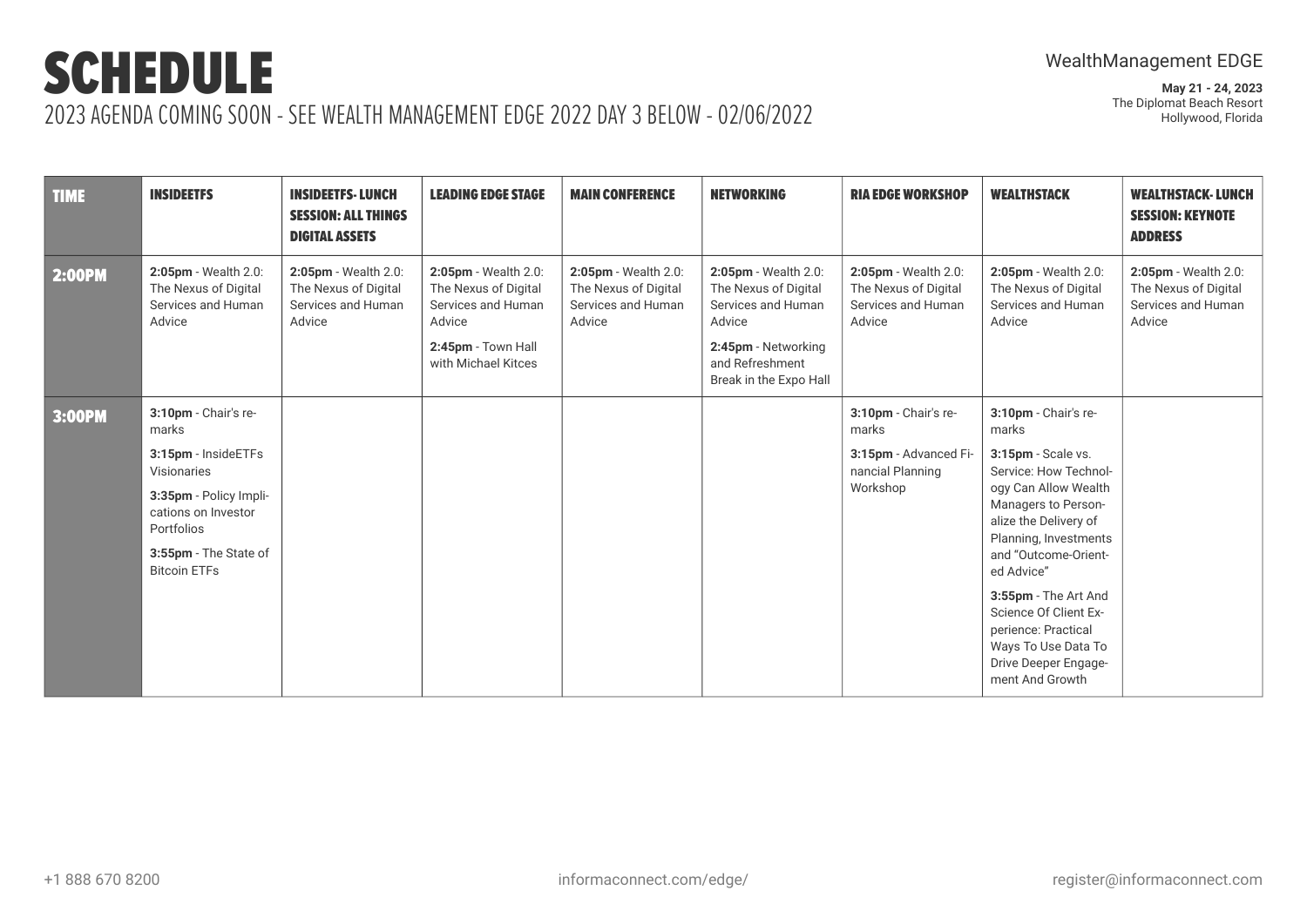| <b>TIME</b>   | <b>INSIDEETFS</b>                                                                                           | <b>INSIDEETFS-LUNCH</b><br><b>SESSION: ALL THINGS</b><br><b>DIGITAL ASSETS</b> | <b>LEADING EDGE STAGE</b>                              | <b>MAIN CONFERENCE</b>                                 | <b>NETWORKING</b>                                      | <b>RIA EDGE WORKSHOP</b>                               | <b>WEALTHSTACK</b>                                                                                                                                               | <b>WEALTHSTACK-LUNCH</b><br><b>SESSION: KEYNOTE</b><br><b>ADDRESS</b> |
|---------------|-------------------------------------------------------------------------------------------------------------|--------------------------------------------------------------------------------|--------------------------------------------------------|--------------------------------------------------------|--------------------------------------------------------|--------------------------------------------------------|------------------------------------------------------------------------------------------------------------------------------------------------------------------|-----------------------------------------------------------------------|
| <b>4:00PM</b> | 4:35pm - What You<br>Need to Know About<br>the Risks, Rewards<br>and Opportunities of<br>Investing in China |                                                                                |                                                        |                                                        |                                                        |                                                        | 4:35pm - WealthStack<br>Visionary: Disruptive<br>Tech and the Evolu-<br>tion of Thematic In-<br>vesting<br>4:55pm - The 2022<br>Protective Investing<br>Playbook |                                                                       |
| 5:00PM        |                                                                                                             |                                                                                | 5:15pm - M&A Limits<br>Redefined                       |                                                        | 5:15pm - Happy Hour<br>in Expo Hall                    |                                                        |                                                                                                                                                                  |                                                                       |
| 6:00PM        |                                                                                                             |                                                                                |                                                        |                                                        |                                                        |                                                        |                                                                                                                                                                  |                                                                       |
| <b>7:00PM</b> |                                                                                                             |                                                                                |                                                        |                                                        |                                                        |                                                        |                                                                                                                                                                  |                                                                       |
| 8:00PM        | 8:00pm - Pool Party -<br>Sponsored by Invest-<br>Cloud                                                      | 8:00pm - Pool Party -<br>Sponsored by Invest-<br>Cloud                         | 8:00pm - Pool Party -<br>Sponsored by Invest-<br>Cloud | 8:00pm - Pool Party -<br>Sponsored by Invest-<br>Cloud | 8:00pm - Pool Party -<br>Sponsored by Invest-<br>Cloud | 8:00pm - Pool Party -<br>Sponsored by Invest-<br>Cloud | 8:00pm - Pool Party -<br>Sponsored by Invest-<br>Cloud                                                                                                           | 8:00pm - Pool Party -<br>Sponsored by Invest-<br>Cloud                |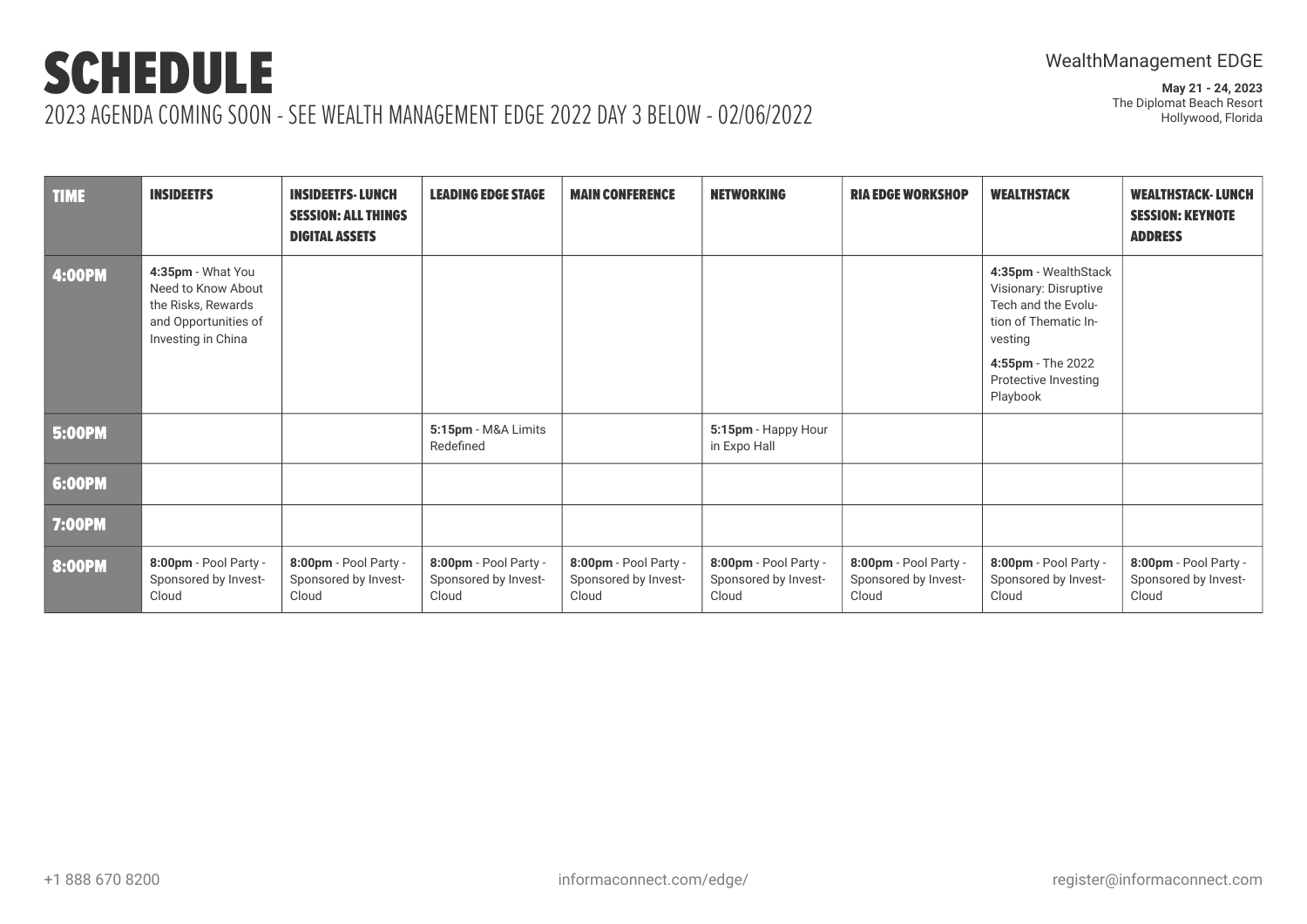**May 21 - 24, 2023** The Diplomat Beach Resort Hollywood, Florida

#### **Registration & Breakfast**

8:00am - 9:00am Networking

#### **Welcome and EDGE Visionaries: Insights from RIA Innovators: How WealthTech Will Re-Shape Financial Advice**

9:00am - 9:40am

#### **Participants**

**Moderator: Mark Bruno** - Managing Director, Wealth Management, Informa Connect

**Visionary: Greg Friedman** - Chief Strategy Officer, Wealthspire Advisors

**Visionary: Alex Murguia** - Managing Principal, McLean Asset Management

#### **The Convergence of WealthTech and Investment Management: The New "Efficient Frontier"**

9:40am - 10:20am

It's no secretthat technology has transformed the way individuals and businesses manage theirfinances. Over the last decade, the industry has reached a new "efficient frontier" thanks to the convergence of wealthtech and investment management. Take a deep dive into this evolving landscape with a panel of experts as they discuss:

- Top trends that are driving this change
- Practical advice on scaling your practice through the use of technology
- How to make data actionable
- Why the human element is still critical with it comes to investment management
- And much more

#### **Participants**

**Moderator: Shannon Rosic** - VP of Marketing, Flyer Financial Technologies

**Speaker: Penny Phillips** - President & Co-Founder, Journey Strategic Wealth

**Speaker: Khushal Pushtoonyar** - Head of Product Management, Emotomy

**Speaker: Ryan Donovan** - Senior Vice President, Orion Advisor Technology

**Speaker: Jon Mauney** - Lead for Betterment for Advisors, Betterment

#### **Morning Networking and Refreshment Break in Expo Hall**

10:20am - 10:55am Networking

#### **Macro Economic Update: What's In Store For 2022**

10:55am - 11:35am InsideETFs

-The new, new normal - how to navigate rising rates and slowing growth

-60/40 is dead - now what?

-Alternative options for yield-seekers? Crypto? Natural resources? Real Estate?

-ETFs and Personalization

-Where are the gaps, if any, in the ETF universe?

#### **Participants**

**Moderator: Caleb Silver** - Editor-in-Chief, Investopedia

**Speaker: Kenneth Polcari** - Founder and Managing Partner, Kace Capital Advisors

#### **Wealth Management EDGE Wrap Up - RIA Study Results**

11:35am - 12:00pm RIA Edge

#### **Participants**

**Mark Bruno** - Managing Director, Wealth Management, Informa Connect

#### **Wealth Management EDGE Concludes**

12:00pm - 12:05pm